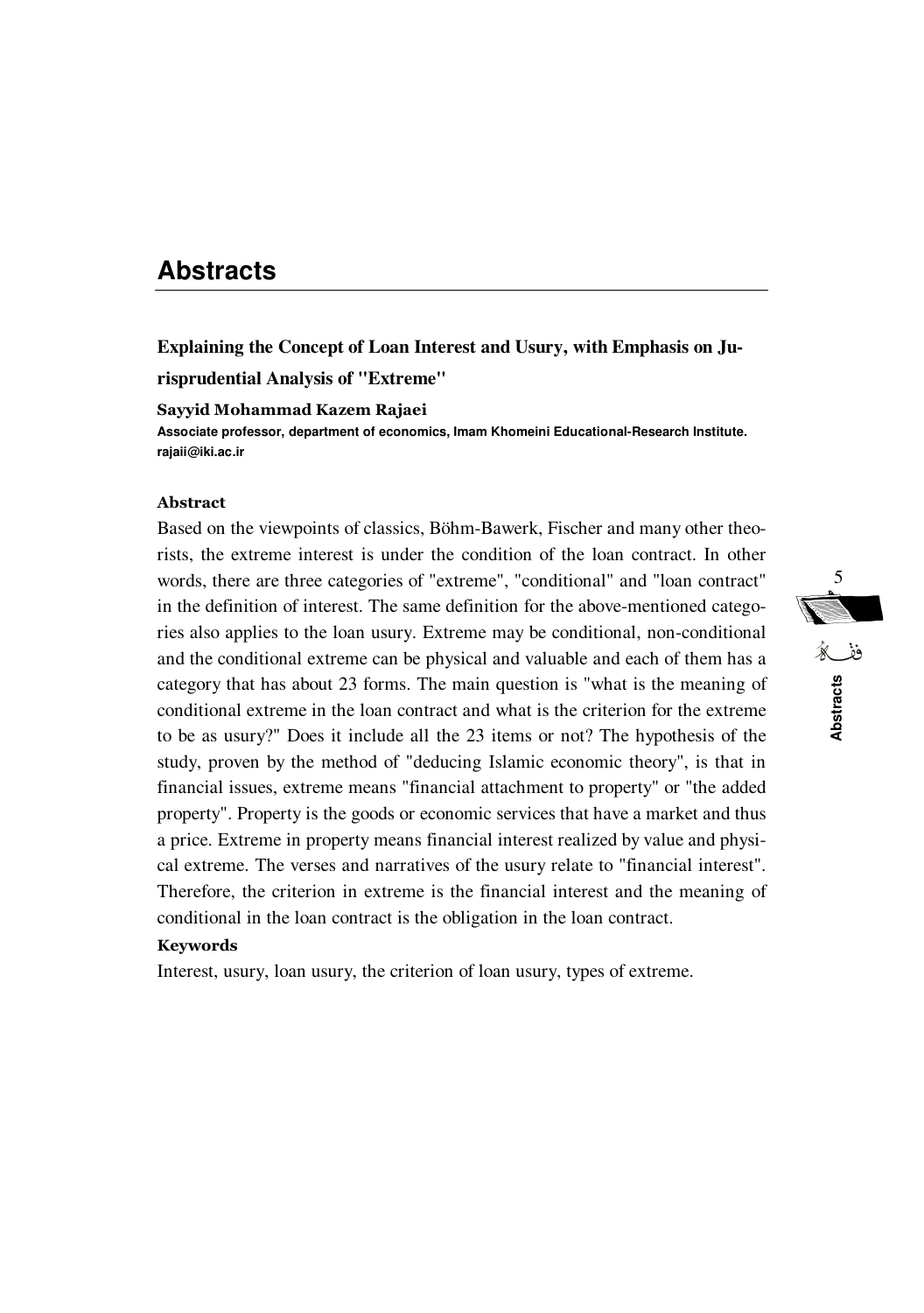دة

فصلنامه علمي ــ پژوهشي سال بیست و ششم، شماره چهارم (پیاپی ۱۳۹۰)، زمستان ۱۳۹۸ Feah A Quarterly Scientific-Research Journal Vol. 26, No. 4, Winter, 2019 (صفحات ۳۰-۴) Doi: ۱۰/۲۲۰۸۱ jf.2019 ۶۸۴۷۴

# تبیین مفهوم بهره و ربای قرضے ، با تأكيك بر تحليل فقهي «زياده»

،<br>س**ی**دمحمدکاظم رجابے

حكىدە از نظر کلاسیک۵ما، بومهاورک، فیشر و بسـیاری از نظریـهیردازان دیگـر، «بهـره» زیـادهٔ مشروط در قرارداد قرض است؛ به عبارتدیگر، سه مقوم «زیاده»، «مشروط» و «قـرارداد قرض» در تعریف بهره وجود دارد. همان تعریف با مقومهای گفتهشده، بر ربای قرضبی نیز صادق است. زیاده ممکن است مشروط و غیرمشروط و زیادهٔ مشروط، ممکن است فیزیکی و ارزشی باشد و هریک اقسامی دارند که با قـدری تسـامح حـدود ۲۳ صـورت پیدا می کند. پرسش اساسی این است که منظور از زیـاده مشـروط در قـرارداد قـرض و معیار ربابودن زیاده چیست. آیا همه ۲۳ مورد را دربرمی گیرد یا خیر؟ فرضیه مقاله \_که با روش «استنباط نظریه اقتصاد اسلامی» اثبات شده ـ این است که در مسائل مالی، زیاده به معنای «انضمام مالی به مال» یا «اضافهشدن مال» است. به کالا یا خدمت اقتصادی ک بازار و درنتیجه قیمت داشته باشد، مال گفته می شود. زیاده در اموال بـه معنـای منفعـت مالی است که با زیاده فیزیکی و ارزشی تحقق می یابد. آیات و روایـات ربـا، ظهـور در «منفعت مالی» دارند. بنابراین، معیار در زیاده منفعت مالی و منظور از مشروط در قرارداد قرض، «الزام و التزام در قرارداد قرض» است.

# ففك سال ییست و ششم، شماره چهارم (پیاپی ۱٬۱۰۰)، زمستان ۹۸

### كليدواژهها

بهره، ربا، ربای قرضی، معیار ربای قرضی، انواع زیاده.

تاريخ پذيرش: ۱۳۹۹/۱/۱۶ rajaji@iki.ac.ir

تاريخ دريافت: ١٣٩٨/٦/١ \* دانشیار گروه اقتصاد مؤسسه آموزشی و پژوهشی امام خمینی ﷺ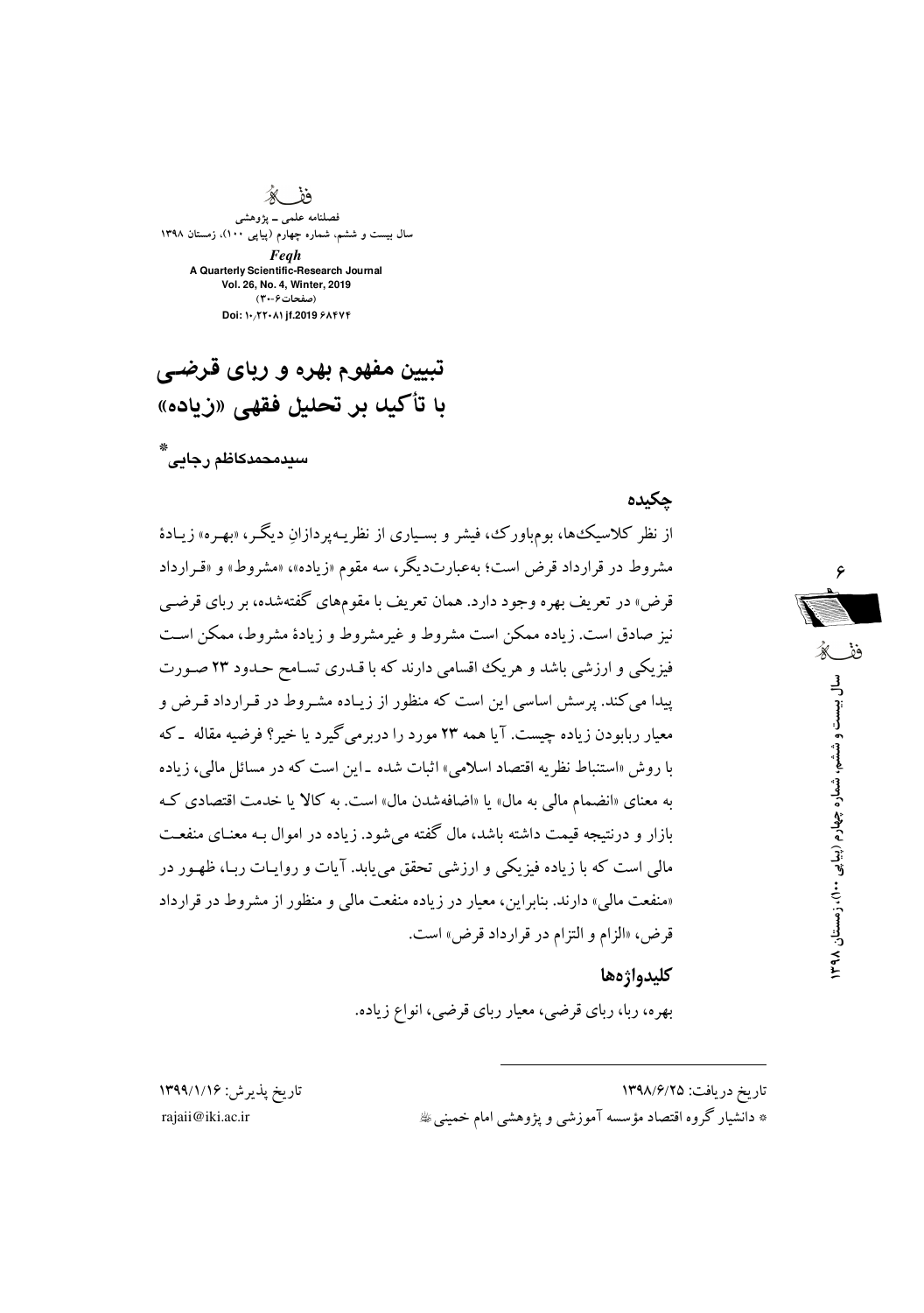ربا از جمله معدود موضـوعاتي اسـت كـه هـزاران سـال موضـوع بررسـي بـوده اسـت و همچنان از آن بحث میشود. شاید بشر از راه حس و تجربه بهسادگی تـوان درک عمـق پیامدهای ربا را نداشته است؛ بـههمین سـبب وحـی بـه کمـک او شـتافته و انسـان را از نزدیک شدن به آن برحذر داشته است. کتاب مقدس در مـوارد متعـددی بهصـراحت بـه مذمت ربـاخواري پرداختـه اسـت (رکن: رجـايي، ۱۳۸۴: ص٢٩-۳۴). فيلسـوفان بزرگـي چـون افلاطون، ارسطو، کیتو بزرگ و کوچک، سیسیرو، سنکا، پلاتوس به موضوع پرداخته و تلاش کردهاند مبنای تئوریکی برای حکم شرعی حرمت ربـا ارائـه کننـد ( ,Bohm Bawerk p. 16 .1890). حدود ششصد سال پیش از میلاد،ارسطو منفـورترین نـوع کسـب درآمـد را ربـاخواري معرفـي مي كنـد و در توجيــه حرمــت آن مي نويســد: «منفــورترين نــوع بــا محکمترین دلایل، رباخواری است که انسان از خود پول، نه از راه استفاده طبیعی از آن سود مي برد؛ زيرا كاربرد يول نه «افزايش پيافتن بيا بهره» كـه «وسيله مبادلـه» اسـت. ايـن اصطلاح ریاخواری (takos) که تولد یول از یول را معنا می دهد، برای زایش یول بـه کـار گرفته شده است. بنابراین، از میـان تمـام شـیوههای پول۳ساز، ایـن شـیوه غیرطبیعیترین است» (همان). به تبع او گنزالز تلز و واکونیوس واکیونا، نظریه نازایی را بسط داده و از آن حمایت کر دهاند.

افزون بر ارسطو، كاواريوويس نظريـه «ماهيـت اسـتفاده» و تومـاس اكواينـاس نظريـه «انتقال ملكيت» و نظريـه «بهـره قيمـت زمـان» را در توجيـه حرمـت ربـا، بهتفصـيل ارائـه كردهاند و بدين ترتيب موضوع فلسفه حرمت ربا دهها، بلكه صدها سـال محفـل بحـث و گفتگوی فیلسوفان، متکلمان و سپس اقتصاددانان و برخی صـاحب:ظران طـراز اول دنیـا بو ده است (ر.ک؛ رجایی، ۱۳۸۴: ص۳۵-۸۰).

پس از ورود به نقطه صفر توسعه در قرن شانزدهم و پیدایش دوران رشد تولید و نیاز به تشکیل سرمایه، وضعیت دگرگون شد. پـیش از آن، نیازمنـدان بودنـد کـه بـرای رفـع نیازهای ضروری خود محتاج دریافت وام از صاحبان دارایی پـولی بودنـد؛ ولـی در ایـن زمان، ثروتمندان و سرمایهداراناند که برای تشکیل سـرمایه یـا افـزایش ظرفیـت تولیـد و

تبیین مفهوم بهره و ربای قرضی با تأکید بر تحلیل فقهی «زیاده»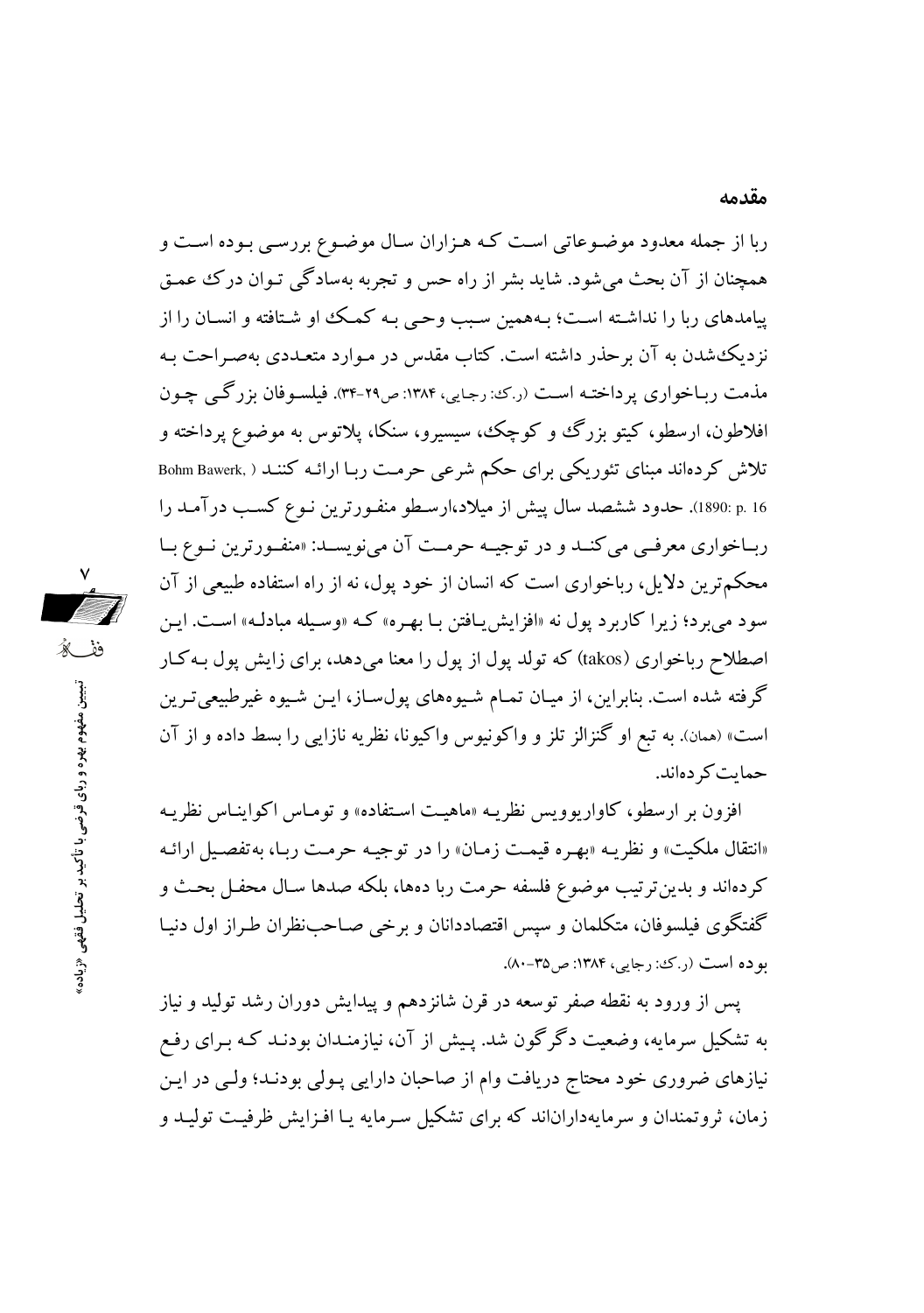درنتیجه افزایش سود، نیاز بـه وام دارنـد. گویـا راههـا بـرای تـأمین مـالی بسـته اسـت. بـا قرائتهای مختلف و تفسیرهای متفاوت از کتاب مقدس ابتدا در مورد اطلاق حرمت ربا ابجاد تردید شد. تغییر تدریجی آغاز شد و با استثناهای متعبدد در حرمت ربا، زمینیه تحول كامل در قانون حرمت و رايجشدن رباخواري پديـد آمـد. در يونـان باسـتان امپراطوری جهانی روم، ابتدا از گرفتن بهـره چشمپوشـی و سـپس بـا برقـراری نرخهـای قانونی آن را رسماً مجاز اعلام کرد. در انگلستان هنـری هشـتـم (Henry VIII) در ۱۵۴۵م ممنوعیت بهره را لغو و یک نرخ قانونی را جایگزین آن ساخت. سرانجام صـاحب:ظران برای فرار از پلیدیهای واژه ربا (Usuary)، یعنی واژهای که کتاب مقـدس آن را مـذمت كرده است و به تبع آن عُقلا آن را قبيح مي دانستند، ابتدا بهره طبيعي (Natural Interest) بدون نام و نشان، و سرانجام، بهنام بی سولد مطرح شد. در نهایت نـام بهـره (Interest) بـه جاي ربا (Usuary) مي نشست (Bohm Bawerk, 1890: chapter 1).

توجیهات بهره شکل علمی به خود گرفت. ژان باتیست سبی (۱۷۶۷–۱۸۳۲) (-Jean Baptiste Say)، نظریههای مولدبودن سرمایه (دارایی پولی) را بنیانگذاری کرد. پس از او روچر (۱۸۱۷–۱۸۹۴م) و سرانجام ریدل و اسکیالوجا در مسیر تبیین نظریـه مولـدبودن سرمایه به شکل ساده قرار گرفتند (Bohm Bawerk, 1890: p. 138).

يس از آنها مجموعه نظريههاي مولدبودن غيرمستقيم بـا لـرد لادرديـل شـروع و بـه وانتونن ختم مي شد.

بوم.باورک در کتاب نظریه اثباتی بهره، نظریه رجحان نقدین گیرا بـر مبنـای مولـدیت فیزیکی در راستای توجیه علمی بهره ارائه می کند و پس از او ایروینگ فیشر در راستای علمي جلوهدادن بهره تلاش مي كند. بدين سان بهره، چهرهاي علمـي بـه خـود مي گيـرد و سرانجام عمود خیمه بازار کالا و خدمات، بازار پـول و تـراز خـارجی در اقتصـاد کـلان مي شو د.

با وجود سالها بحث از بهره و رباي قرضي، هنوز مفهومشناسي دقيق موضـوع جـاي بحث جدی دارد. گرچه بهره بر ربـا انطبـاق دارد و ربـای قرضـی بـه «زیـاده مشـروط در قرارداد قرض» تعريف شده است، چيستې زيـاده و چيسـتې شـرط همچنـان جـاي بحـث

ففكه سال بیست و ششم، شماره چهار م (پیا پی ۱۰۰) ، زمستان ۹۸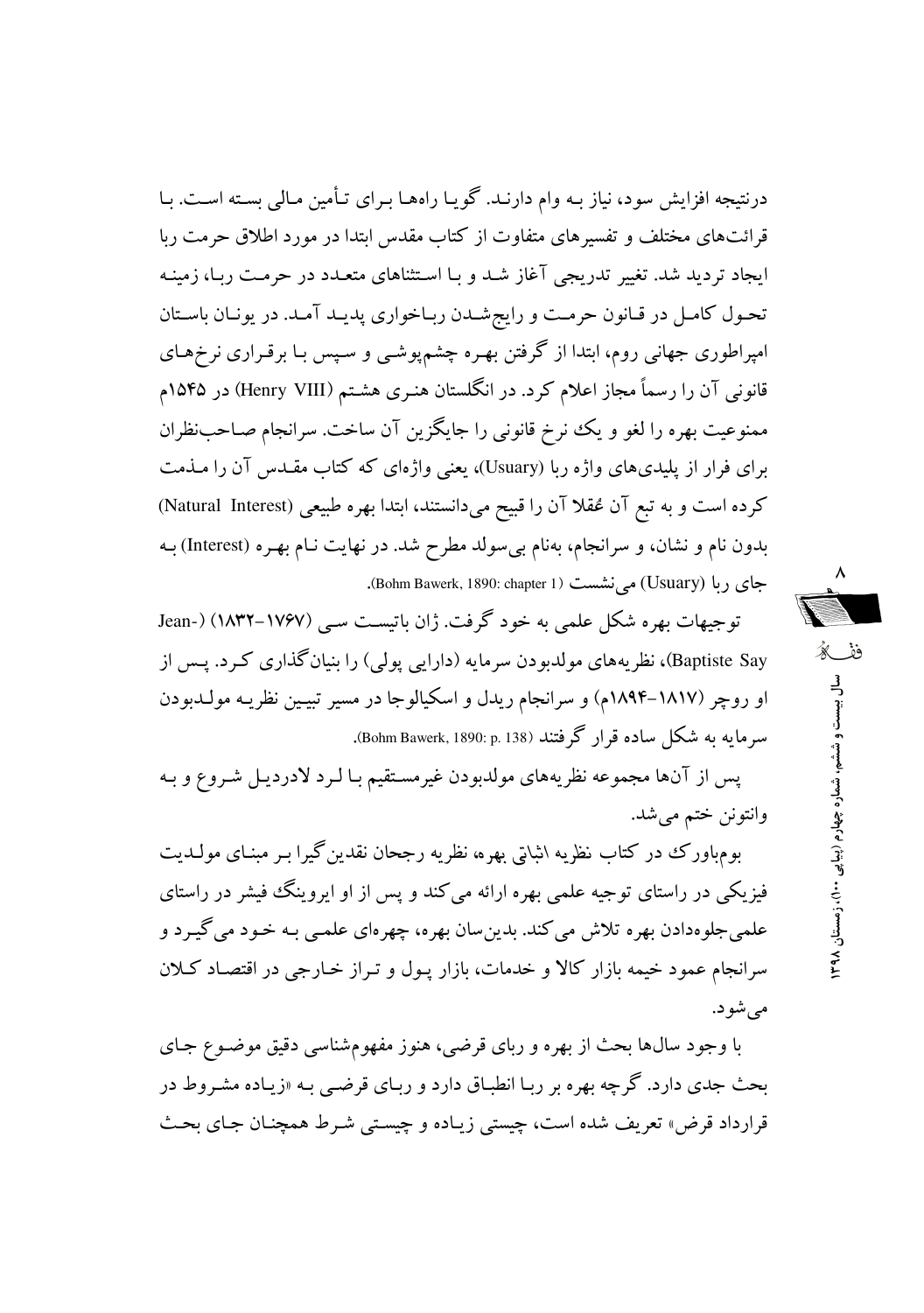دارد و مقاله مستقلَّی درباره آن وجود ندارد.فرضـیه مقالـه حاضـر کـه بـا روش «اسـتنباط نظریه اقتصاد اسلامی» (رجایی و خطیبی، ۱۳۹۶) اثبات شده، این است که بهره منطبق بر ربای قرضی و هر دو «زیاده مشروط در قرارداد قرض» هستند و منظور از زیاده، زیاده فیزیکی یا ارزشی ۔منفعت مالی ۔است.

### ١. پيشنيه موضوع

بومباورک (Bohm Bawerk) در دو کتاب سرمایه و بهره (۱۸۹۰م) و نظریه اثباتی سـرمایه (۱۸۹۱م) به تفصیل به سیر تاریخ مباحث بهره، نقد و بررسی نظریات بهـره پرداختـه و در کتاب دوم، نظریه خود را با عنوان «نظریه رجحان نقدینگی» مفصل مطرح کرده است.

تقریباً همزمان با بوم باورک، ایروینگ فیشـر کتـاب نـرخ بهـره (١٩١٣) را نگاشـت و پس از بحثها و اصلاحات کتاب نظریه بهره (۱۹۲۶) بهعنوان نظریه نهایی فیشر در تبیین ريشه بهره بـا سـه شـيوه بيـاني، هندسـي و رياضـي بـه چـاپ رسـيد. مجموعـه تحقيقـات گفتهشده، در موضوع شناسایی بهره، یعنی مرحله اول روششناسی استنباط نظریـه بهـره، نقش بسزایی دارند.

كتابهاي فقهي شيعه و اهل سـنت معمـولاً بهتفصـيل وارد بحـث ربـا شـدهاند؛ ولـي عموماً از ربای معاملی بحث کردهاند و بهاختصار درباره ربای قرضبی در کتـاب القـرض ىحث كىردەاند.

شهید سیدمحمدباقر صدر، کتاب البنک اللاربوی (۱۴۰۱ق) را در سـه بخـش ارائـه کرده است: او بخش اول را به ارائه الگوی بانک بدون ربـا و دوم را بـه وظـايف نظـام بانکی اختصاص میدهد. وی در بخش سوم، یعنبی ملحقـات، مجموعـهای از الگوهـای انحرافی که ممکن است برای حذف ربا ارائه شود، طـرح و نقـد و بررسـی فقهـی دقیـق می کند. بیش از نیمی از بخش سوم، بحثهای عمیق فقهی مربوط به مفهومشناسی ربا را تشکیل می دهد.

بخش فرهنگی جامعه مدرسین در کتابی با عنوان ربـا (۱۳۷۵) درباره پیشـینه تـاریخی ربا، ربا در قرآن و سنت، انواع ربا و فرار ربا بهتفصیل بحث کرده است. در ایـن کتـاب

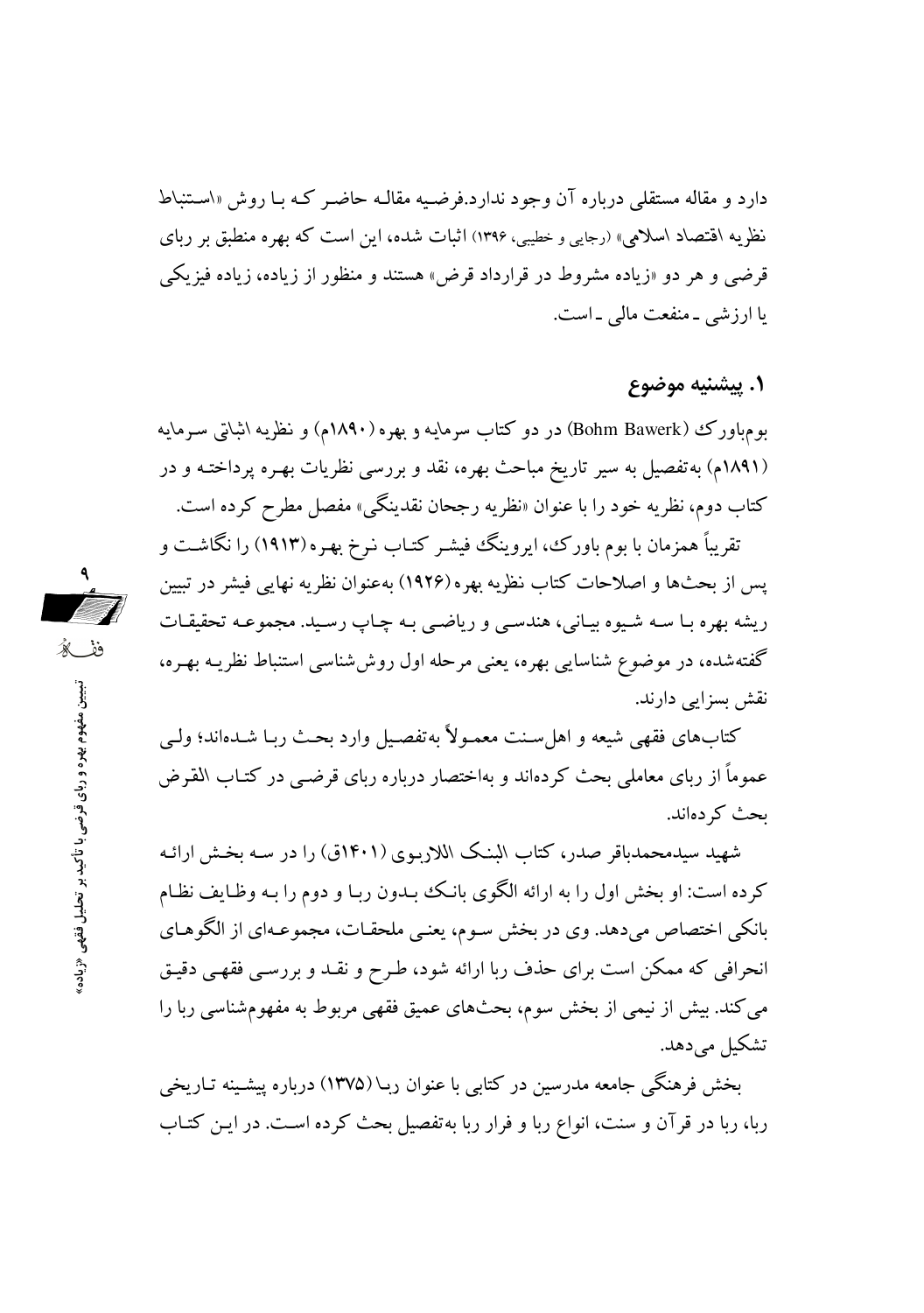پیشینه تاریخی ربا در جوامع باستانی، مذاهب گوناگون و عربستان جـاهلم ذکـر شـده و سپس ربا در کتاب و سنت مطرح شده است. در بخش سوم درباره انواع ربـا (معـاملي و قرضي) مفصل بحث شده و در بخش آخر كتاب حيل ربـا و اسـتثنائات آن مطـرح شـده است.

حسن محمدتقی الجواهری (۱۴۰۵ق.) در رساله کارشناسی خود که بعدها بـه شکل کتاب با عنوان: الربا فقهیاً و اقتصادیاً چاپ شده، ربا را با نگاه فقهی و اقتصادی بررســی کرده است. او سه موضوع اساسی ربای معاوضی، ربای قرضی و خروج موضوعی (حیل ربا) و حکمی (استثنائات ربا) را بررسی کرده است. وی در بخش دوم کتاب به بررسی ربا از منظر اقتصادی پر داخته و مسائلی چون نظریات توجیه ربـا، مضـرات ربـا، عملیـات بانکی ربوی و جایگزین اسلامی آن و ربا در کشورهای عربی را به بحث گذاشته است.

نویسنده در کتاب ماهیت بهره و کـارایبی اقتصـادی آن (۱۳۸۱) بـا نگـاه اقتصـادی بـه تحليل ربا و تطبيق آن بر بهره پرداخته است. در اين اثر پس از تبيين سير تـاريخي بحـث بهره و نظریههای اثباتی بهره، از کارآیی بهره بحث شده و اثر منفی بهره بر اهداف کلان اقتصادی، یعنی ثبات، توزیع، اشتغال و رشد بهصورت مفصل مطرح شده است.

حسین میثمی در مقاله « آثار پذیرش شخصیت حقوقی در تحلیل وجود ربا در روابط مالي مردم، دولت و بانک&اي تجاري و بانک مرکزي» بـا بهرهگيـري از يکســان|نگاري شخصیت حقوقی با حقیقی در میـان فقهـا بـه ایـن نتیجـه رسـیده اسـت کـه قـرض میـان شخصیتهای حقیقی خصوصی یا بانک۵ا با بانک مرکزی یا با دولت محقق می شـود و درنتیجه ربا میان آنان پدید میآید؛ اما میان شخصیتهای حقوقی دولتی بـا یکـدیگر بـه دلیل اتحـاد مالکیـت و واحـدبودن دو طـرف معاملـه عقـد قـرض و درنتیجـه ربـا شـکل نمي گېر د.

گرچه همه منابع پیشین، کم و بـیش بـه مفهوم٬شناسـی ربـا و بهـره پرداختهانـد؛ ولـی هیچکدام وارد بحث تفصیلی عناصر بهره و ربای قرضی نشدهاند. مزیت مقاله حاضر این است که بهتفصیل وارد اجزای تعریف ربا و بهـره، بـه ویـژه تبیـین انـواع زیـاده و تعیـین «معبار شناسایی زیاده ربوی» شده است.

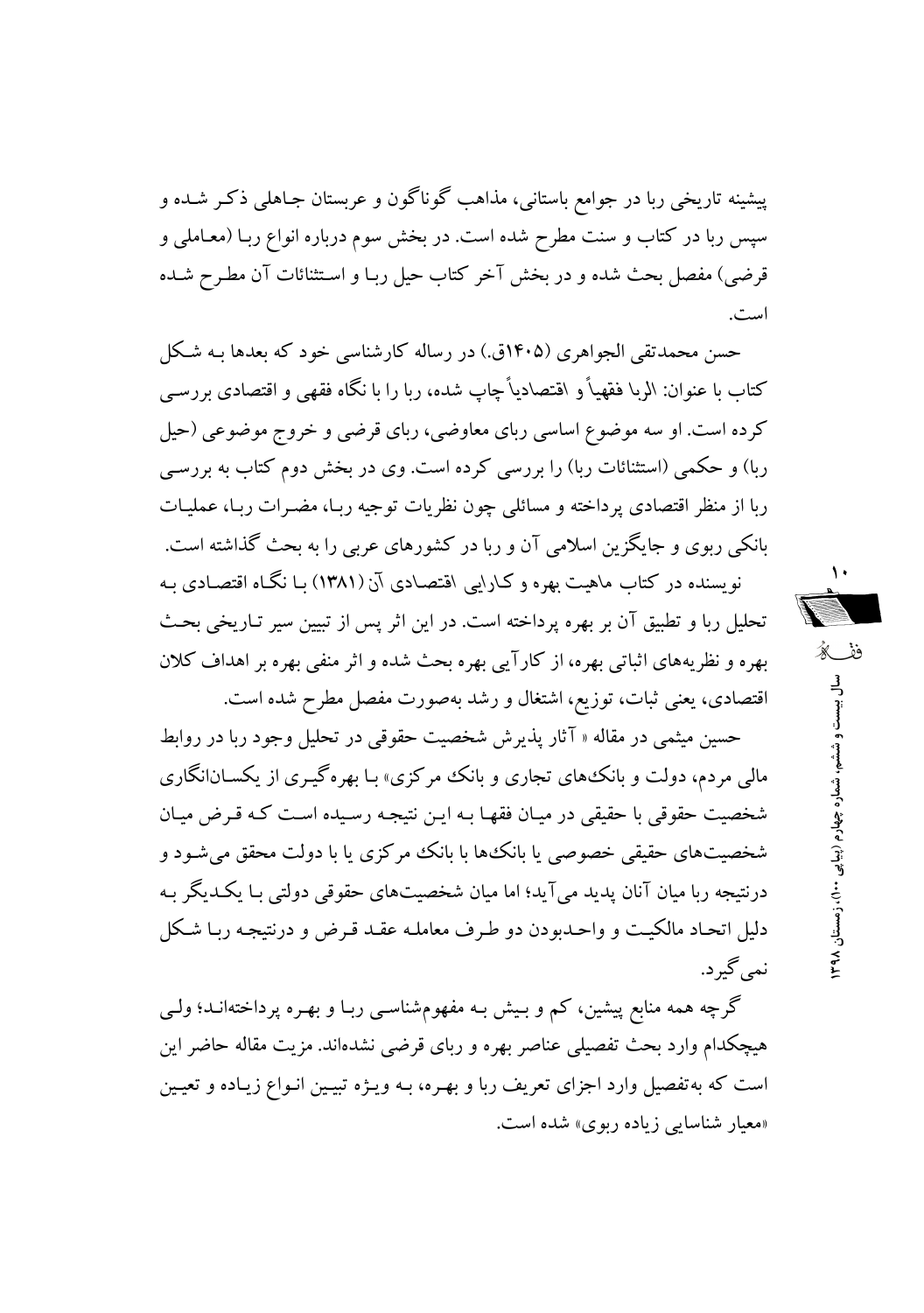# ۲. تعریف بهره و مقومهای آن

نظریــهپردازانِ بهـره در نظــام سـرمایهداری، بــه ویــژه پــس از جرمــی بنتــام و بــه ویــژه اقتصاددانان، تعبیر بهره را بـرای ربـای قرضـی بـه کار گرفتهانـد؛ حتـی در ترجمـه کتـاب مقدس از واژه «Interest» بهمعنای «بهره» استفاده شده است، نـه واژه «Usuary» بـهمعنای «ربا» بررسی سیر تاریخی مباحث مدون مربوط به ربا و بهـره نشـان میدهـد کـه بهـره از دیرزمان بهمعنای «زیاده مشروط در قرارداد قرض» به کار رفتـه اسـت؛ بـهعبارتدیگر در تعریف بهره سه مقوم «زیاده»، «مشروط» و «قرارداد قـرض» وجـود دارد کـه بـهتر تیب از آنها بحث خواهيم كرد.

١\_٢. زياده

چنان که گذشت در کتاب مقدس سخن از زیاده در قرض استدر سفر لاویان (Leviticus) باب بیست و پنجم، بنـدهای ۳۵-۳۷، آمـده اسـت: «و اگـر بـرادرت فقیـر شـده، نـزد تـو تهی دست باشد، او را مثل غریب و مهمان دستگیری نما تا با تو زنـدگی نمایـد. از او ربـا (زیاده) مگیر و از خدای خود بترس تا برادرت با تو زندگی کند. نقد خود را به او به ربا مده». همين مفهوم در استدلال نظريه پر دازانِ حرمت ربا وجود دارد. ارسطو رباخواري را به دلیل «زایش پول از پول»، یعنی «رشد و نمو» و «زایش از شیء عقیم»، غیرطبیعی ترین شیوه كسب در آمد معرفي مي كند (p. 17) (Bohm, Baverk, 1890 : p. 17).

پس از رنسانس و تحول نظریات به سمت نظریات توجیه کننده، بهره؛ ایروینگ فیشر در سـال ١٩٢٧م همـان را مي نويسـد كـه تومـاس اكوينـاس در قـرن سـيزدهم نوشـت (Fisher, 1926: p. 13)

نظریه پر دازان بهره معتقدند بـرای هـر فـردی کـه دارای دارایـی پـولی دارد، تحصـیل درآمد خالص دائمی بهنام بهره ممکن است. این درآمد دائمـی ویژگیهایی دارد. بهـره وجودش مرهون عـدم فعاليـت شخصـي سـرمايهدار اسـت. حتـي اگـر صـاحب سـرمايه، انگشتش را هم حرکت ندهد، این درآمد به سـمت او جریـان می یابـد. درنتیجـه بـه نظـر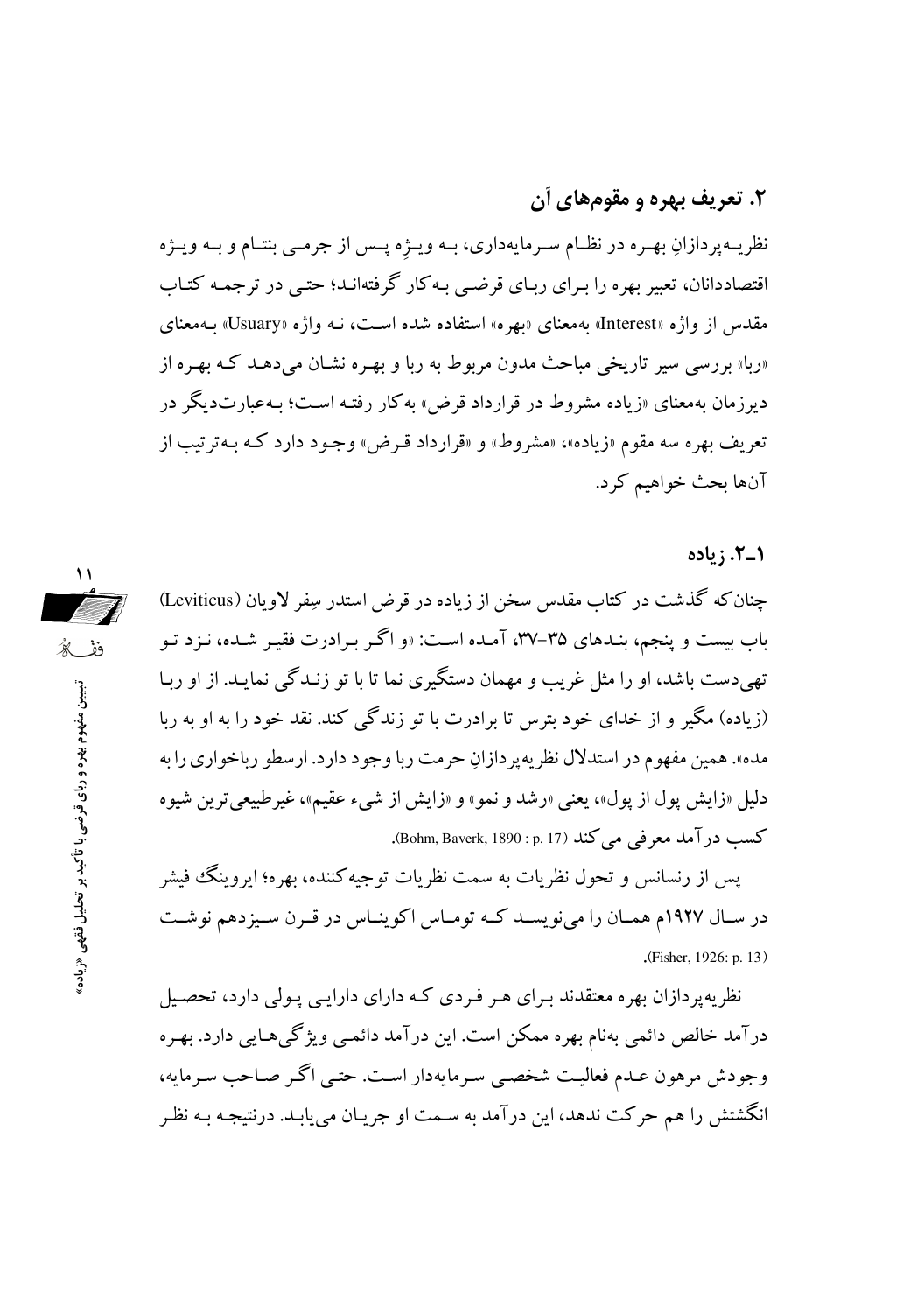می رسد در یک حالت خاص، بهره از سرمایه بیـرون می جهـد یـا بـا اسـتفاده از اسـتعاره خيلې قديمې، بهره از سرمايه متولد مېشود. درآمد بهـره بـدون هـيج نـوع اسـتهلاكې و درنتيجـه بـدون هـيچ محـدوديتي بهصـورت مـداوم بهسـوي سـرمايهدار جريـان دارد»  $(Bohm Baverk. 1890: p.2)$ 

در عبارت اقتصاددانان، شبیه عبارت بالا فراوان به چشم میخورد که درآمد ناشی از قرض یول را که همان «زیاده» بر اصل باشد، بهره می نامند: «آن درآمدی را که از سر مايه جريان مي يابله، بهره مي ناميم» ( .Conard, 1963: p.27; see: Bohm Baverk, 1890: p.6. & Id., ) 4 .1 .ex .1 .ch ). بهره پر داخت براي استفاده از وجوه در طـول يـک دوره زمـاني اسـت و مبلغ بهره پرداختی برای هر واحد از زمان بهعنوان نسبتی از آن پول است کـه نـرخ بهـره ناميده مي شود (Datwell & Other, 1987: v.2, P.897)؛ بنابراين، بهره بـهمعناي «منفعـت مـالمي» يـا درآمد پولی به کار رفته است.

2-2. مشدوط

شرط در لغت بهمعنای «الزام و التزام چیزی در قرارداد بیع و امثال آن» است (واسطی، ۱۴۱۴: ذیل واژه شرط). نظریهپردازان بهره، بهره را بهعنوان درآمد صـاحب دارایـبي پـولـي معرفـي کردهاند. درآمدی که حق او است و باید به او پرداخت شود. بومباورک تصریح می کند قرض گیرنده که کالای حال را دریافت می کند، بایستی توفیر و مازادی پرداخت کنـد و این توفیر بهره است (رجائی، ۱۳۸۴: ص۱۶۵). وی و دیگر نظریـه پردازان بهـره، بـهنحوی بـه دنبال اثبات لزوم پرداخت بهره از طرف قرض گیرنده به قرض دهنـده \_الـزام و التـزام در قرارداد قرض ۔می باشند.

### ۳\_۲. قرارداد قرض

چنان که پیش از این مشاهده شـد، در اولـین نوشـتههای مربـوط بـه ربـا یـا بهـره تـاکنون جایگاه بهره در قرارداد قرض بوده است. بنـدهای مختلـف مربـوط بـه موضـوع بهـره در عهد عتيق و عهد جديـد ظهـور در ربـاي قرضـي دارد و سـخني از ربـاي معـاملي در آن

۱۲ ففك ر<br>ج بیست و ششم، شماره چهارم (پیاپی ۱۰۰)، زمستان ۹۸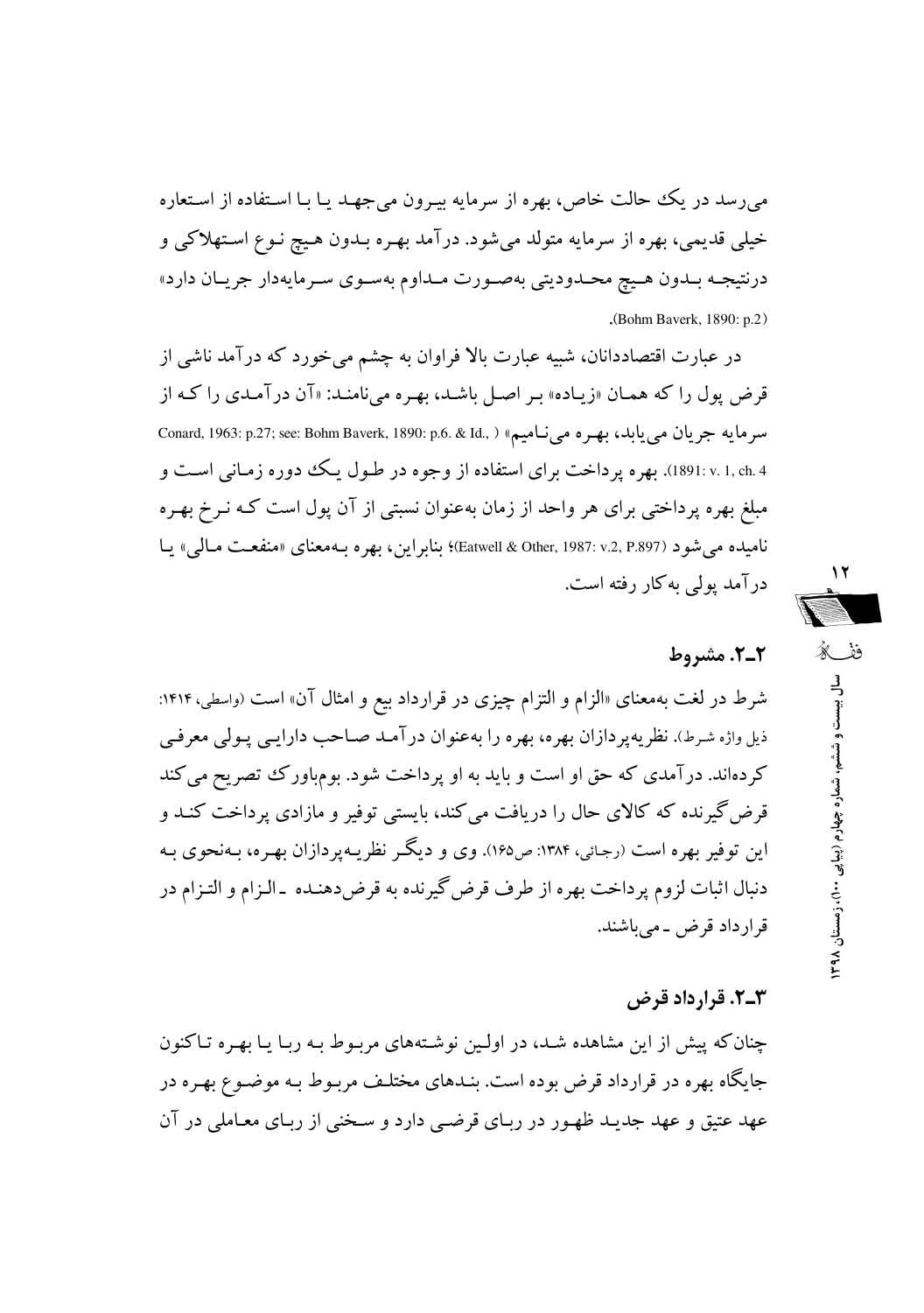نیست. همچنین، فیلسـوفان، متکلمـان و حقوقـدانانی کـه بـه دفـاع از حکـم حرمـت ربـا یر داختهاند، همه سخن از زیاده در قرارداد قرض را مطرح کردهاند.

اساس نظریـههای بهـره، بریایـه مفهـوم قـرض و تعریفـی اسـت کـه از قـرض دارنـد. بومباورک معتقد است قرض مبادله کالای حال با کـالای آینـده اسـت. قـرادداد قـرض، یک انتقال دوطرفه ملکیت در دو مجموعه کالاست که یکی به حال و دیگری به آینـده متعلق است Bohm Bawerk, 1890:p. 26). چنان که مشـاهده می شـود تعریـف او از قـرض نیـز منطبق با تعریف فقهای مسلمان از این قرارداد (انتقال ملکیت) است. شـومییتر بهـره را در قرارداد قرض محصور می کنـد و بـه بهـره وامهـای مصـرفی و وامهـای توليـدی تقسـيم می کند (schumpeter, 1969: p.157).

۱۳

ففكه

تبيين مفهوم يهره و رباى قرضى با تأكيد بر تحليل فقهى «زياده»

## 3. مفهوم بهره

خلاصه سخن این است که تقریباً مجموعه مباحث مکتـوب در دفـاع از حرمـت یـا نقـد حرمت از ارسطو تاکنون، بهره را با این مشخصهها تبیین می کنند: در قرارداد قرض تعیین می شود؛ پر داخت قطعی و مطمئن در زمان حال صورت می گیرد؛ بازیر داخت مشروط به زياده (premium يا Ego) و منظور از زياده چنان كه تصريح كردهانـد «منفعـت مـالـي» يـا «درآمد» است؛ بهعبارتدیگر ، «بهره همان مازاد، یعنی منفعت مالی یا درآمدی است که در قرارداد وام، قرض گیرنده ملزم بـه پرداخـت بـه قرضددهنـده اسـت». ايـن تعريـف بـا تعریفهای کلاسیکها، بومهاورک، فیشر و بسیاری از تعریفهای دیگر سـازگار و بـا کاربرد بهره همخوان است. تقریباً عموم اقتصاددانانی کـه دربـاره بهـره بحـث کردهانــد، همین مفهوم را منظور کردهاند (رک: رجایی، ۱۳۸۴: ص۱۲۷).

# ۴. چیستی ربای قرضی

«رَبَا»و «رَبَا المعال» يعني زياد شد (فراهيدي، ١۴٠١، ج٨ ص٢٨٣؛ فيومي، بيتا، ج٢: ص٢١٧). اصـل در معنای ربا، «زیاده» است و ربا در شرع زیاده بر اصل مال است (جوهری، ۱۴۱۰، ج۶: ص۳۳۴۹؛ ابن منظور، ۱۴۱۴، ج۱۴: ص۳۰۵؛ قرشی، ۱۴۱۲، ج۳: ص۴۸).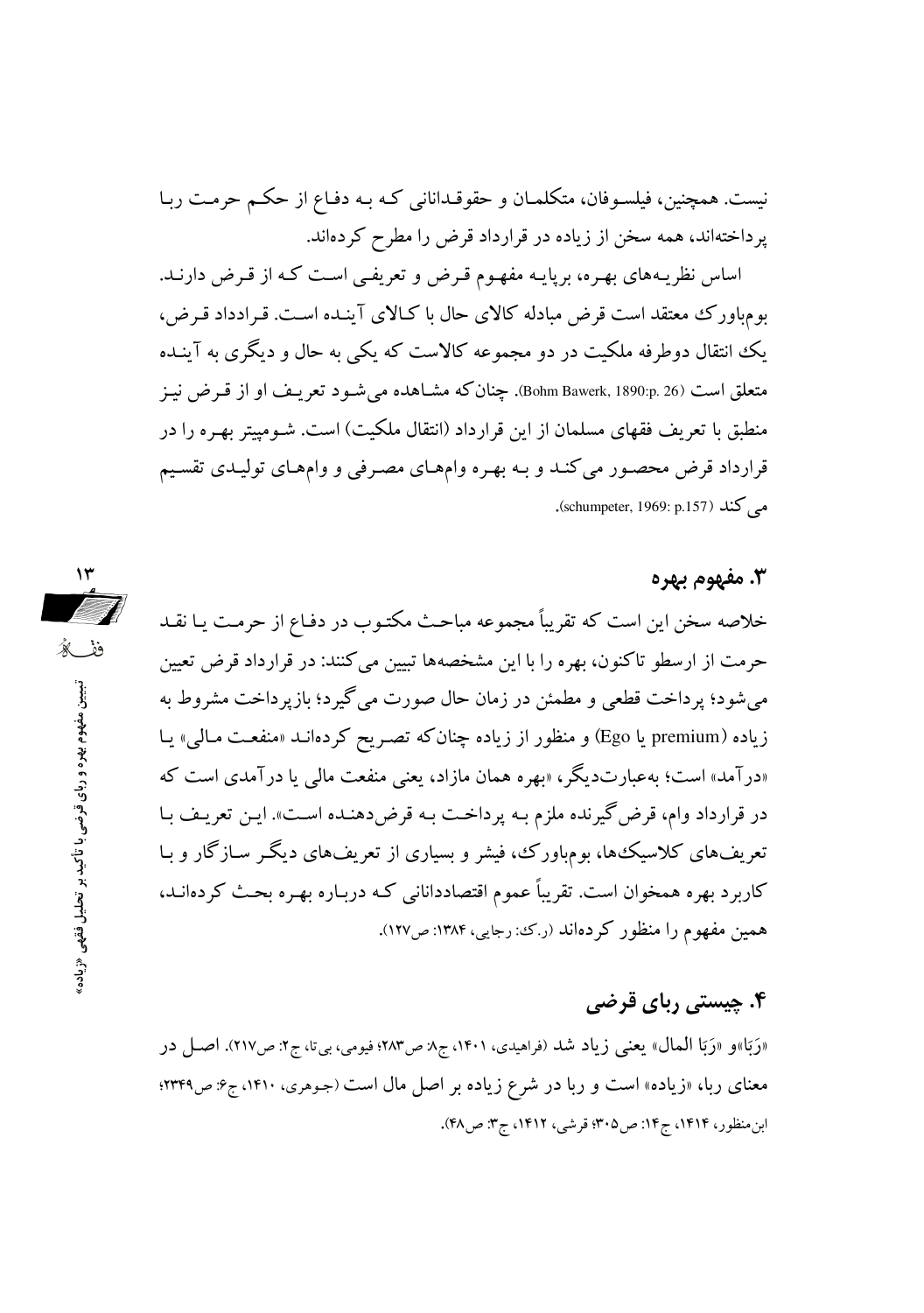فقها در تبعیت از معنای لغوی، مطلق ربا را بهمعنای زیـاده گرفتهانـد و دو نـوع ربـای معاملی را که معیار آن اتفاق در جنس و اندازهگیری با کیـل و وزن و ریـای قرضـی کـه معیار آن شرط زیاده (زیاده در عین یا صفت) است، بررسبی کردهانـد (طوسی، ۱۳۸۷، ج۲، ص١٩١؛ عاملي، بي تـا، ج۴: ص٥٠۴). فقها اتفــاق نظـر دارنــد كــه قـرض بايسـتي خـالي از زيــاده مشروط (اعم از زیاده عین یا صفت) باشد، بلکه بعضی از فقهای بزرگ مانند علامه حلی در مختلف و شهید در مسالک ادعای اجماع مسلمانان کردهاند (طباطبایی حائری، ۱۴۱۸، ج۹: ص١۵۶). برای تحلیل تعریف ربا مناسب است مقومهای تعریف دقیقاً مشخص شوند.

# ۵. مقومهای تعریف ربای قرضی

از مباحثی کـه گذشـت بهدسـت میآیـد مقومهـای تعریـف ربـای قرضـی عبارت|نـد از «زیاده»، شرط زیاده یا «زیاده مشروط» و وقـوع شـرط زیـاده در «قـرارداد قـرض». بـرای تبیین مفهوم دقیق ربا و بهره، بحث را با مقومهای گفتهشده ادامه میدهیم.

1\_۵. زياده

چنان که پیش از این بیان شد معنای اصلی ربا همان زیاده است (فراهیدی، ۱۴۰۱، ج۸: ص۲۸۳؛ جوهری، ۱۴۱۰، ج۶: ص۲۳۴۹). سؤال اصلی این است که چنـد نـوع زیـاده داریـم و منظـور از زیاده در ربا چیست؟

### ١\_١\_۵. انواع زياده

این پرسش مطرح است که منظور از زیاده،بهعنوان مقوم ربا، چـه نـوع زیـادهای اسـت و چه معیاری برای شناخت آن وجود دارد؟ در پاسخ این پرسش ابتدا انواع زیاده ترسیم و سپس معیاری بـرای زیـاده در قـرارداد قـرض از کتـاب و سـنت بـه کـمک دیـدگاه فقهـا استنباط مي شو د.

الف) زياده عيني فيزيكي: فقها در قرض كالا، مانند قرض يك تن گندم به يك تن و ده کیلو گندم و قرض پول مانند یکصد میلیون تومان به یکصد و ده میلیون تومـان، ده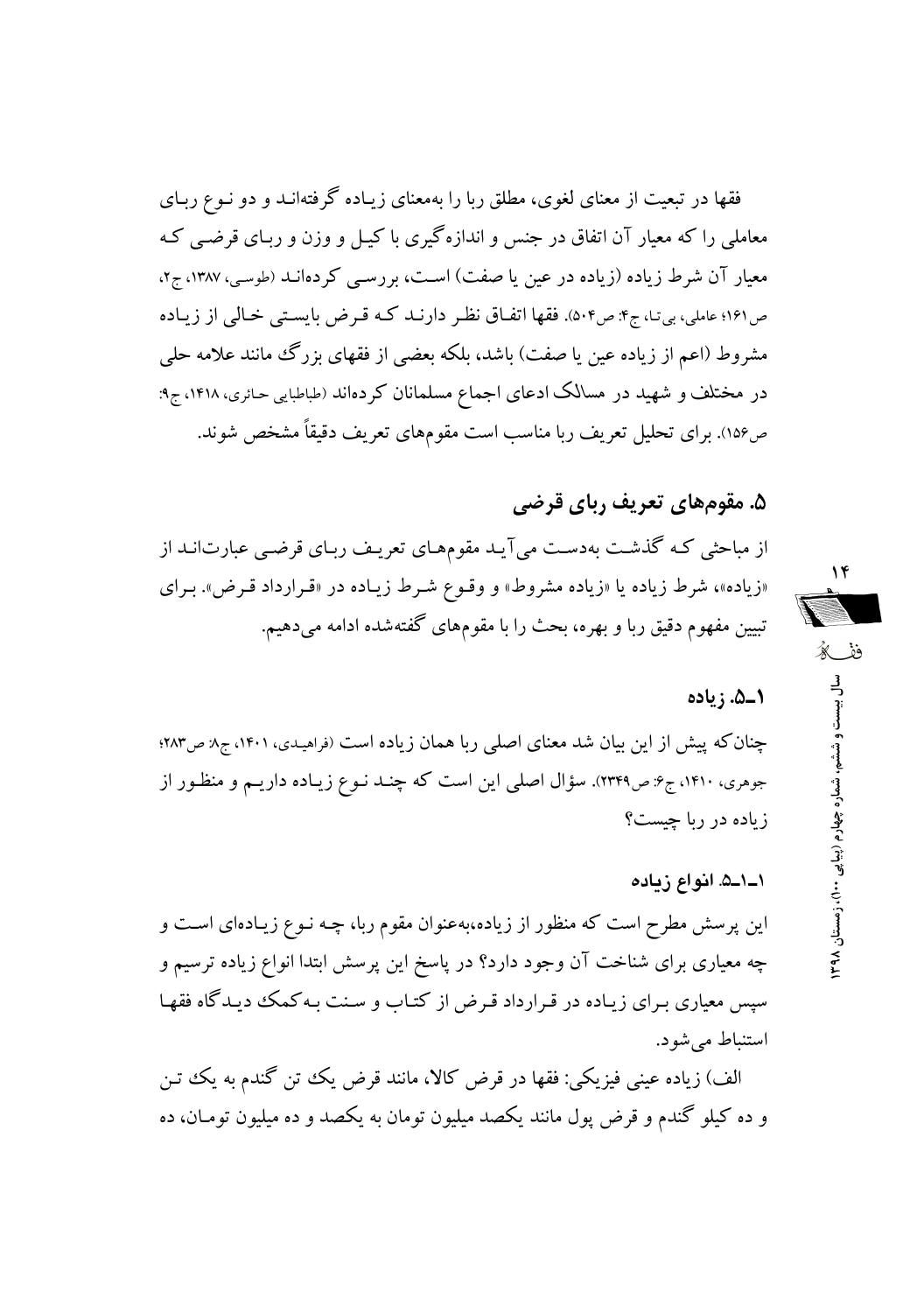کیلو گندم در مثال اول و ده میلیون تومان در مثال دوم را به «زیاده عینیه» تعبیـر می کننــد که ما از آن با عنوان «زياده فيزيکي» نام مي بريم.

ب) زياده غيرفيزيكي: زياده ممكن است منفعت يا خدمت و امثال آن باشد كه فقهـا به زياده غيرعينيه تعبير مي كنند و ما از آن با عنوان «زياده ارزشي» نام مي بريم.

۱. زیاده غیرعینیه به شکل منفعت: برای مثال مبلـغ یکصـد میلیـون تومـان قـرض داده شود و قرض گیرنده به قرضدهنده افزون بر بازگشت اصل پول یک سال منزل مسکونی خود را در اختیار قرضدهنده قرار دهد. در اینجـا منفعـت سـکونت در منـزل مسـکونی، زیادهٔ مشروط در قرارداد قرض است.

۲. زیاده غیرعینیه به شکل خدمت: برای مثال یکصد هزار تومان قرض میدهـد و در مقابل، قرض گیرنده متعهد می گردد یکصد هزار تومـان بـه اضـافه خیـاطی یـک پیـراهن برای قرض دهنده یا یک بیع محاباتی (فروش زیر قیمت بازاری) به قرض دهنده بدهد. در اینجا، خیاطی یا هرچه در آن منفعت مـالی بـرای قرضدهنـده دارد، زیـاده مشـروط در قرارداد قرض نامیده میشود.

ج) تملیک زیاده به فرد ثالث، شخص حقیقی: پرسشی که مطرح است این است کـه آیا زیاده مشروط در قرارداد قرض، بایستی به ملک قرض دهنده انتقال داده شود تا ریا به شمار رود یا اگر برای فرد ثالث هم باشد ربـا اسـت. در ایـن صـورت نیـز می تـوان میـان موردی که پرداخت زیاده به شخص ثالث منتهی به نفع مـالی بـرای قرضدهنـده شـود و موردی که منتهی به نفع مالی برای قرضدهشده نشود، تفکیک کرد.

د) زیاده مالی نباشد، بلکه امر عقلایی باشد. این خود چند صورت دارد.

۱. ممکن است قرضددهنده شرطی کند که نفع مالی بـرای خـود یـا دیگـری نداشـته باشد، بلکه نفع عمومی داشته باشد؛ برای مثال یکصد میلیون تومان به قرض گیرنده قرض دهد و شرط کند هر هفته یک بار نظافت مسجد محله یا خیابان را بر عهده بگیرد. طبیعی است که غرض عقلایی بر این امر بار میشود و نفع هـم دارد، ولـی بـرای فـرد خـاص نيست، بلكه منفعت عمو مي است.

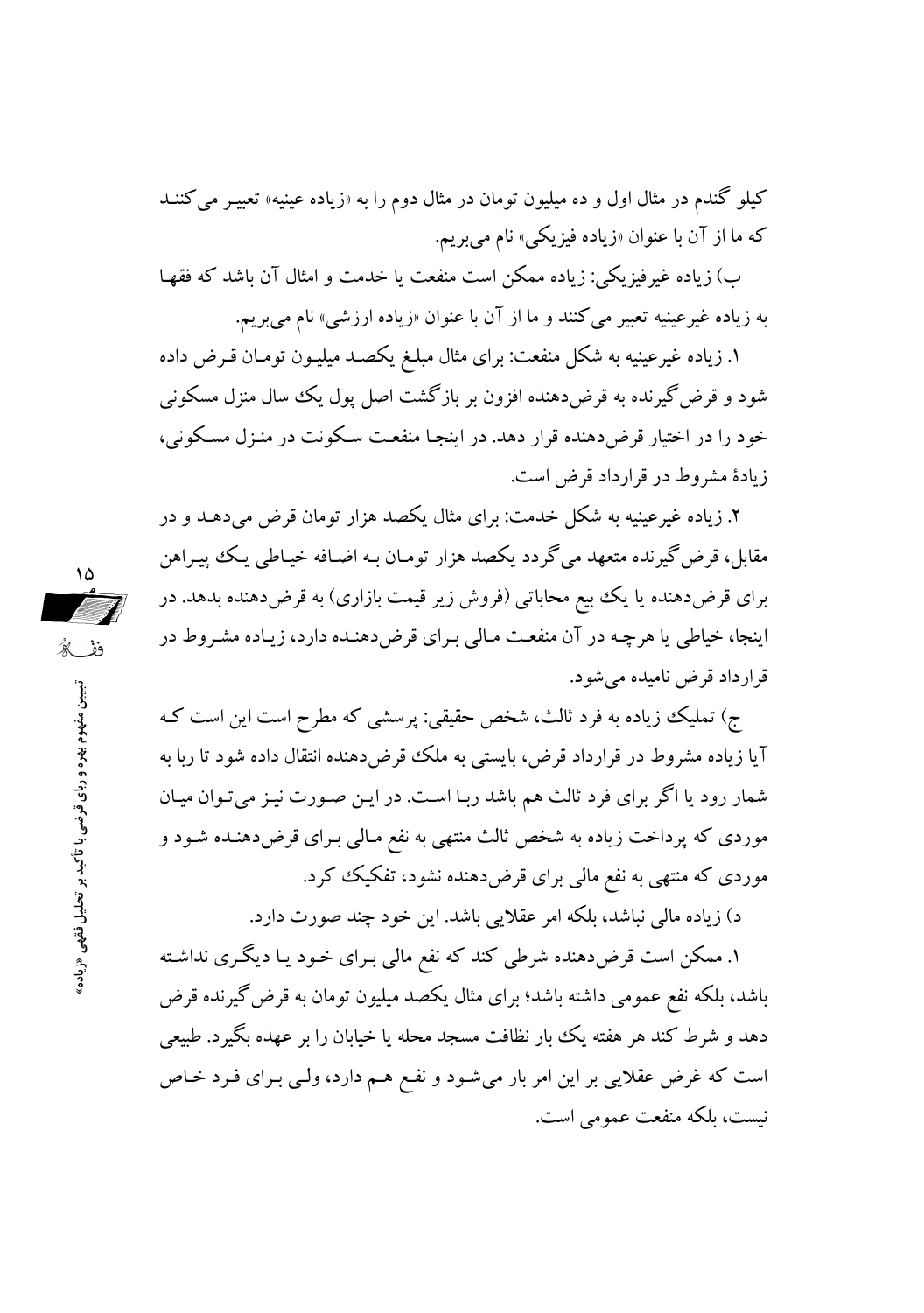۲. صورت دوم این است که اصلاً نفع مالی بر آن بار نشود؛ ولی غـرض عقلایـی بـر آن بار شود؛ برای مثال شـرط عضـویت در صـندوق قرض|لحسـنه بـرای دریافـت وام یـا شرط افتتاح حساب در صندوق یا بانک برای پرداخت قرض الحسنه.

مجموعه بالا تقریبا حدود ۲۳ صورت است که در نمودار زیر نشان داده شده است:



پرسش اساسی ایـن اسـت کـه معیـار در شـناخت زیـاده مشـروط در قـرارداد قـرض چیست. آیا همه ۲۳ مورد موجود در نمودار را شامل میشود یا خیر؟ برای پاسخ بـه ایـن یرسش، مناسب است زیاده در لغت، کتاب و سنت و کتابهای فقهبی کیاوش شود تیا مشخص شود منظور از زیاده بهعنوان مقوم ربا چیست و چه معیاری دارد.

۵.۱.۲. زیاده در لغت لغتشناسان در ترجمه زياده گفتهانـد: «الزِّيـادة: النمـوُّ. زادَ الشـيءُ»؛ يعنـي فزونـي يافـت (جوهري، ١٤١٠، ج٢: ص٤٨١). احمد بن فارس در معجم مقائيس اللغه ذيل واژه مي نويسد: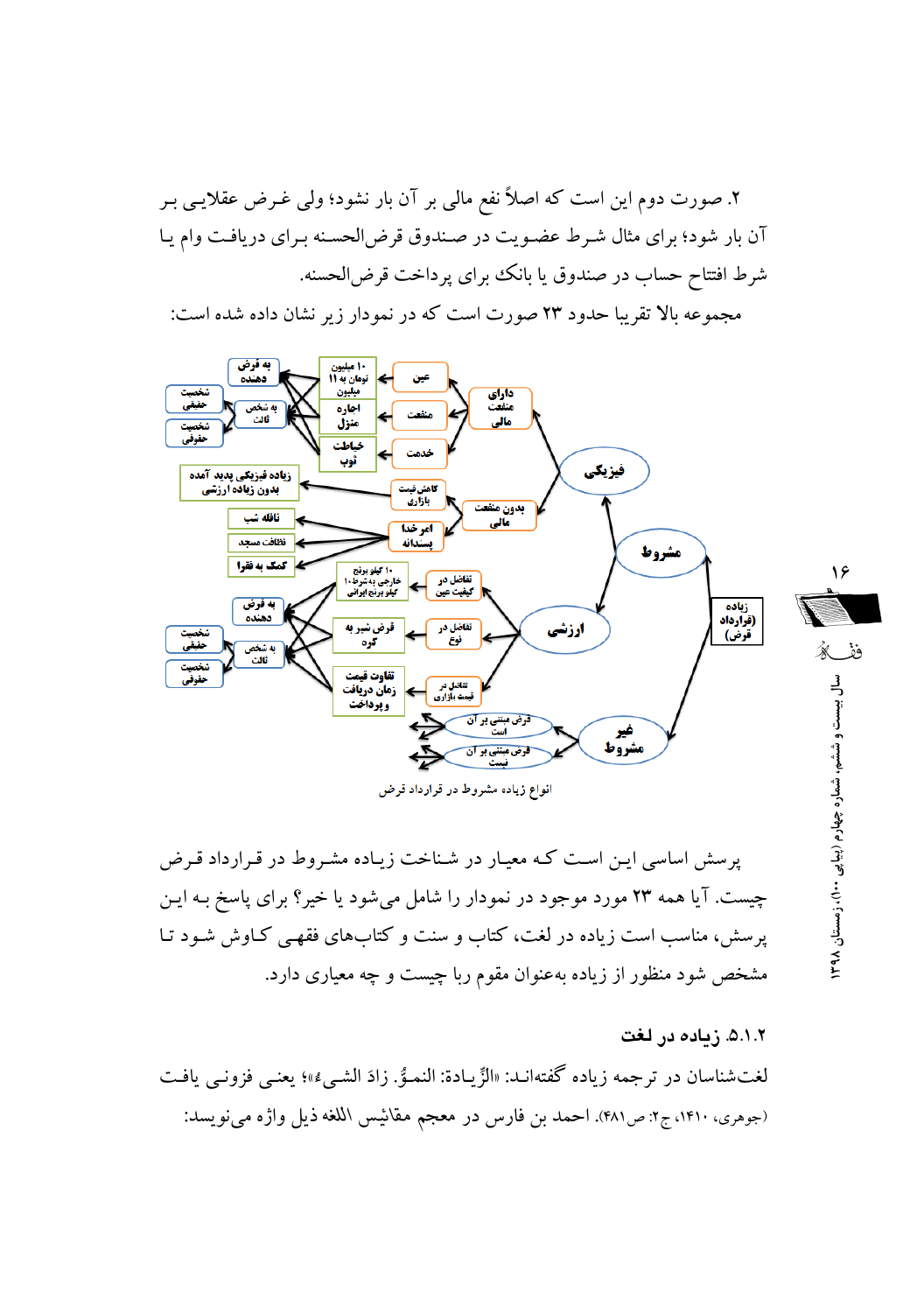اصل در «زاء» «پیا» و «دال» دلالت به فضل است.راغب اصفهانی در مفردات می نویسد: زیاده بهمعنای انضمام چیزی بـه چیـز دیگـر اسـت. در قرآن کریم میفرماید: «وَنَزْدَادُ کَیلَ بَعِیرِ ذَلِکَ کَیلٌ یسِیژٌ؛ و [بـا بـردن او] يکبار شتر مي|فزاييم و اين [پيمانه اضافي نزد عزيز] پيمانهاي ناچيز است» (یوسف، ۶۵).درواقع زیاده در مقابل یسیر (ناچیز) قـرار گرفتـه اسـت (راغـب، ۱۴۱۲: ص ۳۸۶).

۵.۱.۳. بررسی مفهوم ربا و زیاده در قرآن کریم

در قرآن کریم حدود ۳۳ مورد در ۳۱ آیه واژه زیاده و مشتقات آن بـه کـار رفتـه اسـت. چنان که راغب اصفهانی متذکر شده، زیاده بهمعنای انضمام چیزی بـه چیـز دیگـر اسـت. زیاده در قر آن بهمعانی مختلف به کار رفته است: زیاده مـالی (پوسف: ۶۵)، زیـاده در امـور غیر مالی پسندیده ماننـد زیـاده در علـم (بقـره: ۲۴۷؛ اعـراف: ۶۹)، زیـاده در قـدرت جسـمی و نیروی بدنی (اعراف: ۶۹). در همه اینها انضمام چیزی بـه چیـز دیگـر مـورد توجـه اسـت؛ بنابراین، می توان معنای جامع زیاده را «انضمام چیزی به چیز دیگر» معرفی کرد.

در مسائل مالی زیاده بهمعنای «انضمام مـالی بـه مـال» یـا «اضافهشـدن مـال» اسـت. از طرفی به کالا یا خدمت اقتصادی مال گفته میشود. کـالا یـا خـدمت اقتصـادی کـالایی است که بازار و درنتیجه قیمت داشته باشد؛ همان که بسیاری از نظر به یردازان بهره از آن به «درآمد» تعبیر کردهاند؛ بنابراین، زیاده در اموال بهمعنای منفعت مالی است که با زیاده فیزیکی و ارزشی تحقق می یابد. با بررسی آیات و روایات ربا، همچنین تحلیل اکثر فقهـا می توان استنباط کرد منظور از ربا همین زیاده است که محتـوی منفعـت مـالـی و درآمـد برای ربادهنده است. به نظر می رسد آیات متعدد ربا، ظهور در چنین معنایی دارند.

آيه «وَ ما آتَيتُمْ مِنْ رباً لِيژبُوَا فِي أَمْوالِ النَّاسِ فَلا يژبُوا عِنْـٰدَ اللهِ وَ مـا آتَيتُمْ مِـنْ زكاةٍ تُريدُونَ وَجْهَ اللهِ فَأُولئِكَ هُمُ الْمُضْعِفُون (روم: ٣٩). نخستين آيهاى است كه درباره ربا نازل شده است و بهنجوی به تعریف ربا نیز اشاره می کند. تفاسیر بخش اول آیـه شـریفه را بـه دو صورت هدیه و ربای محرم تفسیر کردهاند. در آیه شریفه به تناسب بحثی که از انفاق



تبیین مفهوم بهره و ربای قرضی با تأکید بر تحلیل فقهی «زیاده»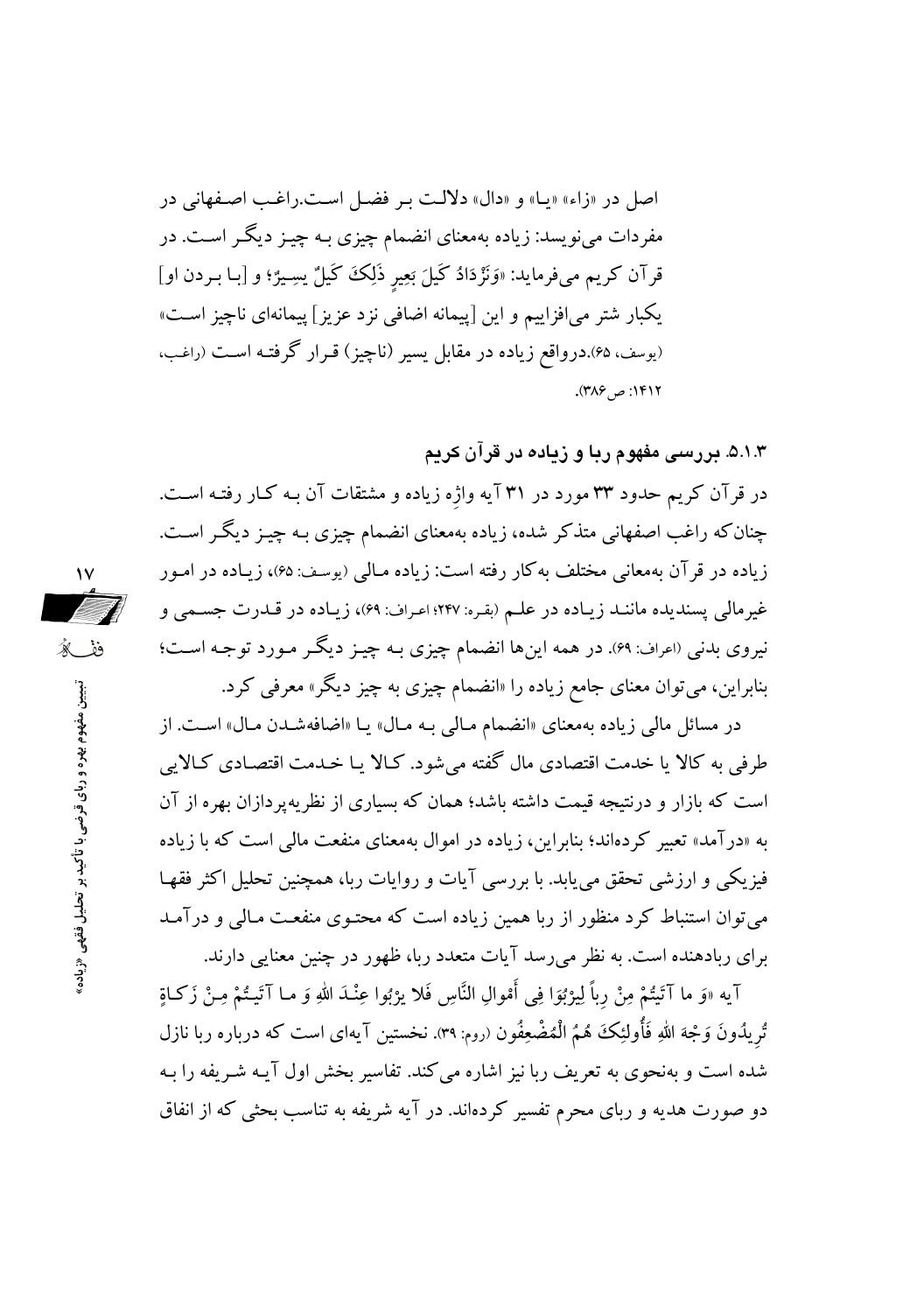خالص در میان بوده، به دو نمونه از خرج مال که یکی به قصد خـدا و دیگـری بـهمنظور «رسیدن به درآمد و مال بیشتر» است، اشـاره کـرده، مـیفرمایـد: «آنچـه بـهعنوان هدیـه می دهید تا در مقابل به شما قرض دهند، گرچه شرعاً ربای حرام نیست، ولی نیز د خیدا فزونی نخواهد یافت و آنچه با قصد قربت بـهعنوان زكـات مـی پردازیـد، منشـأ بركـت، ازدياد نعمت و پاداش مضاعف خواهد بـود». شـيخ طوسـي در تفسـير التبيـان في تفسـير المقرآن ذیل آیه شریفه گفته شده به نقل از ابن عباس میiویسد: «اعطا بـه قصـد زیـادتر را ربا می گویند». «بدیهی است در این گونه هدایا نه استحقاق طرف در نظر گرفته مبی شود و نه شایستگی ها و اولویتها، بلکه تمام توجه به این است که ایـن هدیـه بـه جـایی داده شود کـه بتوانـد مبلـغ بیشـتری را صـید کنـد!» (مکـارم شـیرازی و دیگـران، ۱۳۷۱، ج۱۶: ص۴۴۴). روایتی از امام صادق ﷺ در تفسیر آیـه شـریفه نقـل شـده اسـت کـه حضـرت فرمودنـد: «منظور هدیهای است که به دیگری می پردازی و هدفت این است که بیشتر از آن پاداش دهد. این ریای حلال است» (طوسی، ۱۴۰۷، ج۷: ص۱۵).

آلوسی از نخعی نقل می کند: آیه شریفه درباره گروهی نـازل شـد کـه بـه بسـتگان و دوستان خود مالی پرداخت می کردند به قصد نفع و آنـان را تـأمین مـالی می کردنـد تـا درآمد کسب کنند (آلوسی، ۱۴۱۵، ج۱۱: ص۴۶). شبیه همین بیان را سـید قطـب در تفسـیر فی ظلال القوآن و دیگر ان دارند (سید قطب، ۱۴۲۵، ج۵ ص ۲۷۷۲؛ ابن کثیـر، ۱۴۱۹، ج۶: ص ۲۸۶؛ زحیلـی، ٬۱۴۱۱ ج ۲۱: ص۹۴).

زمشخري مي گويد اين آيه همان معناي آيه شريفه «يمْحَقُ اللهُ الْرِّبَا وَيژبي الصَّـدَقَاتِ» (بقره: ۲۷۶) را می دهد (زمخشری، ۱۴۰۷، ج۳ ص۴۸۱) که خداوند ربا را از بین می برد و صدقات را رشد می دهد؛ بنابراین معنای آیه این است که آنچه از اموال خود به دیگران می دهیـد تا درآمد کسب کنید و اموالتان رشد کند، نزد خداوند رشد نمی کنـد. چنان کـه مشـاهده می شود بر پایه تفاسیر گفته شده، ربا در آیه شریفه ظهور در «منفعت مالیه» دارد.

آيه «يمْحَقُ اللَّهُ الْرِّبَـا وَيِرْبِـي الصَّـدَقَاتِ؛ خداونـد ربـا را نـابود مـي كنـد و صـدقات را افزايش مي دهد» (بقره: ٢٧۶) شبيه آيـه پيشـين ربـا و صـدقات را مقايسـه مي كنـد و «محـق» بهمعنای نقصان و نابودی تدریجی است که برای ربا مطرح ساخته است. گرچـه ظـاهر و

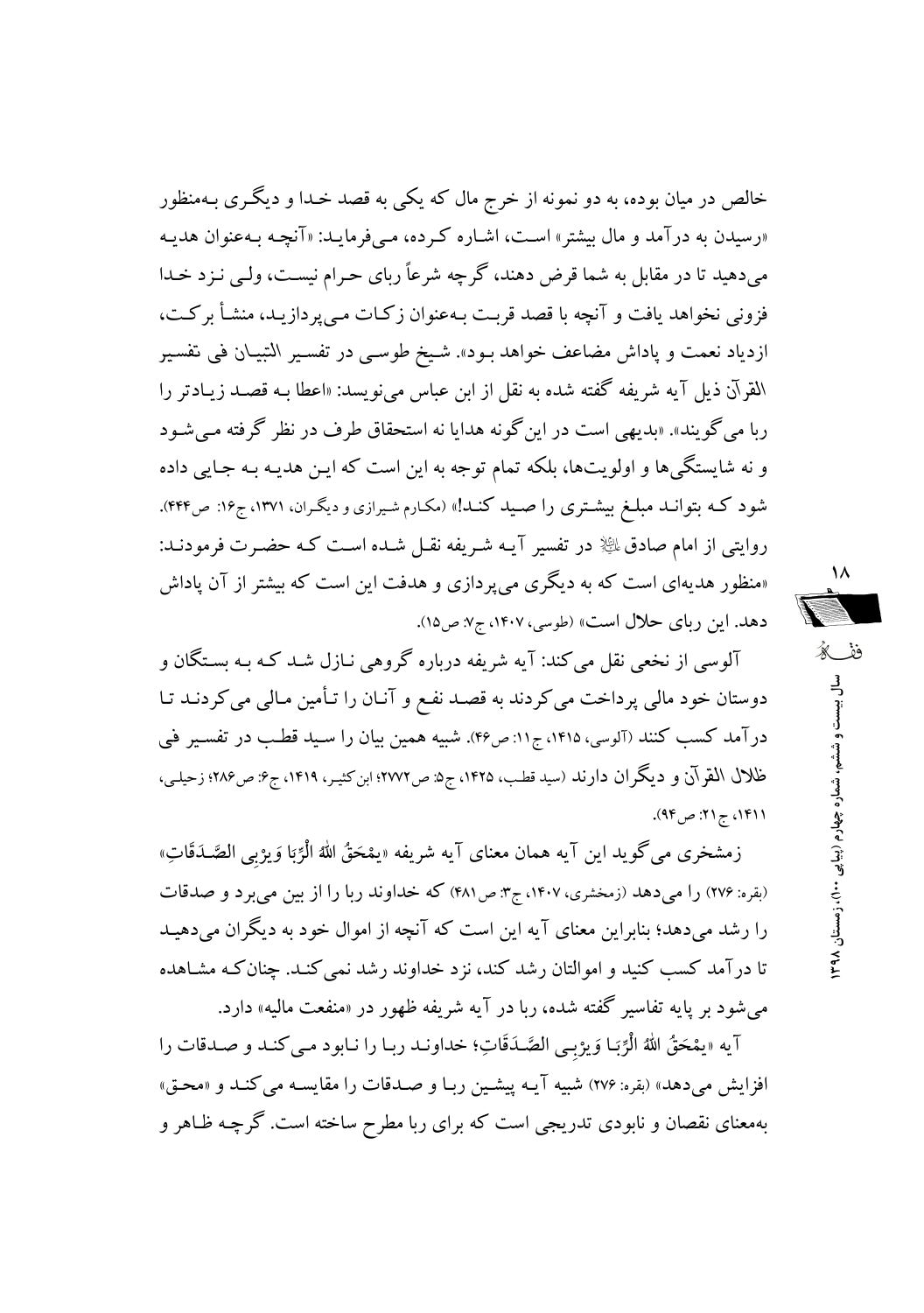معنای «ربا» نمو و رشد تدریجی است، ولم صدقات است که منشأ برکت و رشد و نمـو در مال و اجر است (طوسی، بی تا، ج۲: ص۳۶۳؛ قرطبی، ۱۳۶۴، ج۳: ص۳۶۲).

جملههاي «الَّذِينَ يأْكُلُونَ الرِّبَا»، «وَأَحَلَّ اللهُ الْبَيعَ وَحَرَّمَ الرِّبَا» و «فَلَهُ مَـا سَـلَفَ» در آيـه ۲۷۵ سوره بقره نیز ظهور در «منفعت مالی» دارد. استدلال رباخواران این بود کـه ربـا نیـز مانند بیع است و همانند دریافت زیادهای به نام «سود» در بیـع، مـانعی نـدارد. همانگونـه که انسان کالایی را خریـداری مـی کنـد و بـه قیمـت پیشـین بـا مقـداری سـود بـهفـروش می رساند، ربادهنده نیز مبلغی را قرض می دهد و منفعت مالی اضافی دریافت می کند. در مقایسه بیع و ربا، وجه شَبَه «منفعت مالی» است که در هر دو وجود دارد. همچنین جملـه «فَلَهُ ما سَلَفَ» ظهور در سود و منفعت مالی دارد و منافعی را که پیش از اسلام از طریـق رباخواری بهدست می آمد، نشان می دهـد (ر. ک. طباطبایی، ۱۳۹۰، ج۲: ص۴۱۰-۴۱۱). همچنـین تعبير «اكل» در «لاَ تَأْكُلُواْ الرِّبَا أَصْعَافًا مُّضَاعَفَةً» (آلءمران:١٣٠) ظهور در منفعت مالي دارد؛ زیرا بیشتر انتفاع از طریق اکل است و ربا زیادهٔ بر اصل مـال بـا تـأخیر از زمـان یرداخـت است (طبرسي، ١٣٧٢، ج٢: ص١٣۴). همچنان كه «أَضْعافاً مُضـاعَفَةً» اشـاره بـه وصـفي دارد كـه اغلب در ربا وجود دارد. اصولاً طبیعت ربا این گونه است که مال قرض گیرنده را نابود و با ضمیمه آن به مال رباخوار، مال او را زیباد می کنید (طباطبایی، ۱۳۹۰، ج۴: ص۱۹). قرینیهای دال بر استفاده ریا در غیر از منفعت مالی نیست، بلکه برعکس، قرائن نشان از ایـن دارنـد كه منظور از ربا منفعت ماليـه و درآمـد اسـت. جملـه «وَإِن تُبْـتُمْ فَلَكُـمْ رُؤُوسُ أَمْـوَالِكُمْ» (بقره:۲۷۹). در مورد افرادی است که جاهل به حرمت ربا بودهاند یا پیش از اسلام مشـغول رباخواری بودهاند. این آیـه در مقـام تفکیـک بخـش حـلال مـال از حـرام میفرمایـد در صورت توبه، اصل سرمایه برای خودتان حلال است؛ ولی باید منفعت انضمامی زیاده بـر اصل را به صاحبش برگر دانید.

چنان که مشاهده می شود ربا در آیات گفته شده به قـرائن متعـدد ظهـور در «منفعـت مالي» دارد؛ به عبارتديگر، منشأ اينكه قرض دهنده بـا وجـود پــذيرش اســلام، حاضــر بــه حضور در عرصه اعلان جنگ خدا و رسول شده، کسب درآمد و حب دنیا و رسیدن به مال است؛ بنابراین، زیاده، ظهور در زیاده عین یا منفعت و سرجمع منفعت مالی و کسب

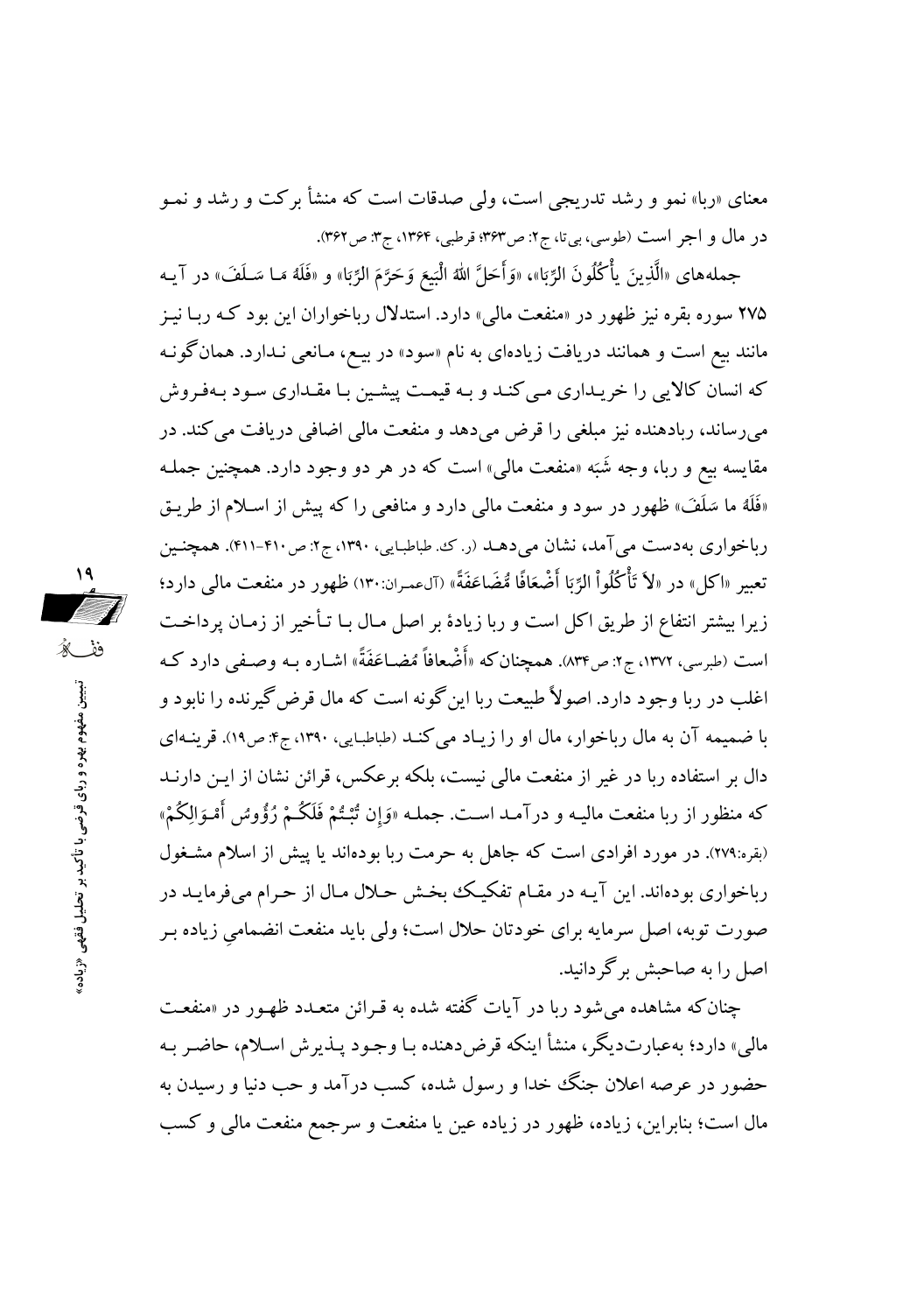درآمد دارد؛ به همین دلیل، روایات متعددِ صحیحالسند تعبیر «إنَّ كُلَّ قَــْرْض يجُـرُّ مَنْفَعَـةً فَهُوَ حرام» دارند.

۵.۱.۴. در رسی مفهوم ریا و زیاده در روایات

روایات متعدد از پیشوایان معصوم درباره دو نوع ربای حلال (زیاده غیرمشروط) و حـرام نقل شده است. از نبی مکرم اسلام نقل شده که فرمودند: «إنّ کُلَّ قَرْض يجُرُّ مَنْفَعَـةً فَهُـوَ حرام»؛ هر قرضي كه به منفعت منتهي شود حرام است» (سننالبيهقي، ج ۵: ص ۳۵۰؛ كنزالعمال، ج ۶: ص۳۳۸ شماره ۱۵۵۱۶). در ربای حلال که زیاده در قرارداد قرض شـرط نشـده باشـد؛ امـام صادق لِلثَّلِا ميفرمايند: «خَيرُ الْقَرْضِ الَّذِي يجُرُّ الْمَنْفَعَةَ؛ بهترين نـوع قـرض، آن قرضـي است که به منفعت منتهی شود» (همان؛ طوسی، ۱۳۹۰، ج۳: ص۹). شبیه ایـن روایـت، از امـام كاظم ﷺ نقل شده است كه فرمودند: «خَيرُ الْقَرْضِ مَا جَرَّ الْمَنْفَعَةَ؛ بهتـرين نـوع قـرض، قرضی است که به منفعت منتهی شود» (همان).

وحید بهبهانی پس از ذکر برخی از این روایات می نویسد: «این ها بخشبی از روایـات در موضوع هستند که فقها از نبی مکرم اسلام نقل کرده و نظیر قاعده یـد "علـی الیـد مـا أخذت حتّى تؤدّى ٌ به آن اعتماد دارند و براساس آن عمل مى كنند. اوج اعتماد فقهـا بـه این دسته روایات آنجا ظاهر می شود که وقتی می خواهند از ربـای حـرام سـخن بـه میـان آورند، تعبیر "قرض منتهی به منفعت" می کنند. گاهی تعبیر می کنند که شـرطِ نفـع حـرام است؛ بنابراين، بر فرض ضعف سند نيز ضعف با عمـل اصـحاب جبـران مي شـود» (وحيـد بهبهانی، ١۴١٩، ج ١: ص٢٥٧-٢٥٨).

چنان که مشاهده می شود این دسته از روایات، زیاده بهمعنای نفع را که ظهور در نفـع مـالي و درآمـد دارد، بـهعنوان ربـا معرفـي مي كننـد. افـزون بـر روايـات گفتهشـده، در مجموعهای از روایات باب ربا، سؤال کننده، ربا بودنِ زیاده بهمعنای نفع مالی را مفروض گرفته و در نوع نفع مالی تردید دارد که آیا هر نفع مالی ربـا اسـت یـا خیـر؛ بـرای مثـال پرسش از این است که سر سفره قرض گیرنده بنشیند و غـذا بخـورد، آیـا ایـن نفـع مـالمی

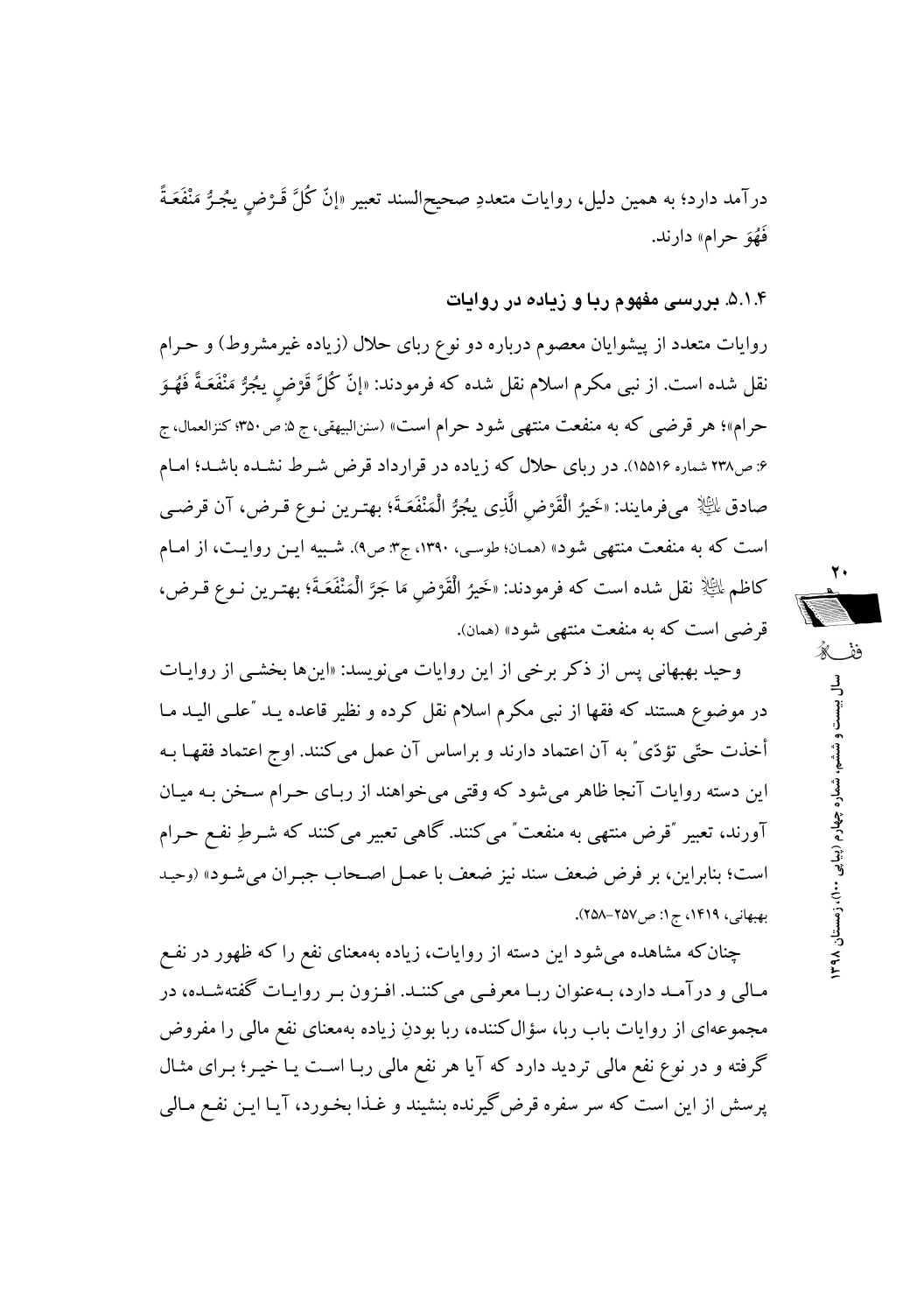است یا خیر، یا مبنای قرض گیرنده بر این است که از قرضدهنده خرید کند و نفعبی بـه این وسیله به او برساند. پرسش این است در این حالت نیز ربا رخ داده یا خیر، یا پـول را در شهری دریافت کند و در شبهر دیگر به قرض دهنده پرداخت کنید. این مجموعیه روایات نیز ظهور دارند در اینکه معیار در زیادهٔ مشروط «نفـع مـالمی» یـا «درآمـد» اسـت. برای نمونه به نقل روایت صحیح صفوان کـه از اصـحاب اجمـاع اسـت بسـنده مـی کنیم. صفوان از اسحاق بن عمار نقل می کند به امام کاظم ﷺ درباره فـردی پر سـیدم کـه پـولی بهصورت قرض نـزد شخصـي دارد و مكـث طـولاني نـزد بـدهكار مي كنـد و نفعـي از قرض گیرنده به او نمی رسد. پس از آن قرض گیرنده از ترس اینکه قرض دهنده مـالش را مطالبه كند، بهصورت متوالي هـدايايي بـه او مي دهـد، آيـا دريافـت ايـن مـال بـراي قرضcهنده اشكال دارد؟ حضرت فرمود: «لَا بُأْسَ إذَا لَـمْ يكُـنْ بِشَـرْطٍ» (طوسـي، ١٣٩٠، ج٣: ص١١). ظاهر روايت اين است كه چنين زيادهاي، زياده منفعت ماليه است؛ ولي چون قيد مشروط را ندارد ربا نیست و مانعی ندارد.

۲۱

**The Second Second** 

ففكه

تبیین مفهوم پهره و ربای قرضی با تأکید بر تحلیل فقهی «زیاده

### ۵.۱.۵. دیدگاه فقها درباره مفهوم ربا

عبارات بسیاری از فقها نشان میدهـد تلقـی ایشـان از زیـاده، «منفعـت مالیـه» و «درآمـد» است. در ادامه برخی از این عبارات ذکر میشود: در قرض بایـد شـرطِ نفـع نشـود. اگـر شرط نفع شـد حـرام می شـود (اردبیلـی، ۱۴۰۳، ج۹: ص۵۹)؛ بـهعبارتدیگر، ربـا در قـرض بـا اشتراط نفع محقق می شود (حلی، ۱۴۰۷، ج۲: ص۲۹۷). براین اساس می تـوان ربـا را بـه «زیـاده مشروط در قرارداد قرض» تعریف کرد؛ بنابراین، شرط نفع در قرض، به اتفاق فقها ربـا و حرام است (فیض، بیتا، ج۱۲: ص۲۵۶). ملاک رباگرفتن، زیاده مخصوصهای است که قرض گیرنده از طریق شرط بر آن سلطه پیدا می کند (وحید بهبهانی، ۱۴۱۹، ص۲۵۳-۲۵۴؛ عـاملی، ۱۴۱۴، ج۴: ص۲۶۵). محقـق سـبزواري ميiويسـد: شـرط زيـاده در پرداخـت (قـرض) حـرام است، خواه زیاده در مقدار باشد یا در کیفیت (سبزواری، ۱۴۲۱: ص۲۹۰). «زیـاده مشـروط دو نوع است صحیح و فاسد. صحیح مانند شرط زکات بر یکی از دو قرضدهنده یا قرض گیرنده و قرض در شهر دیگر، و فاسد مانند اینکه منتهـی بـه ربـا شـود؛ بـرای مثـال شرط زياده در صفت يا مقدار يا اباحه مال رهني باشد» (ابن حمزه، ۱۴۰۸: ص۲۷۳).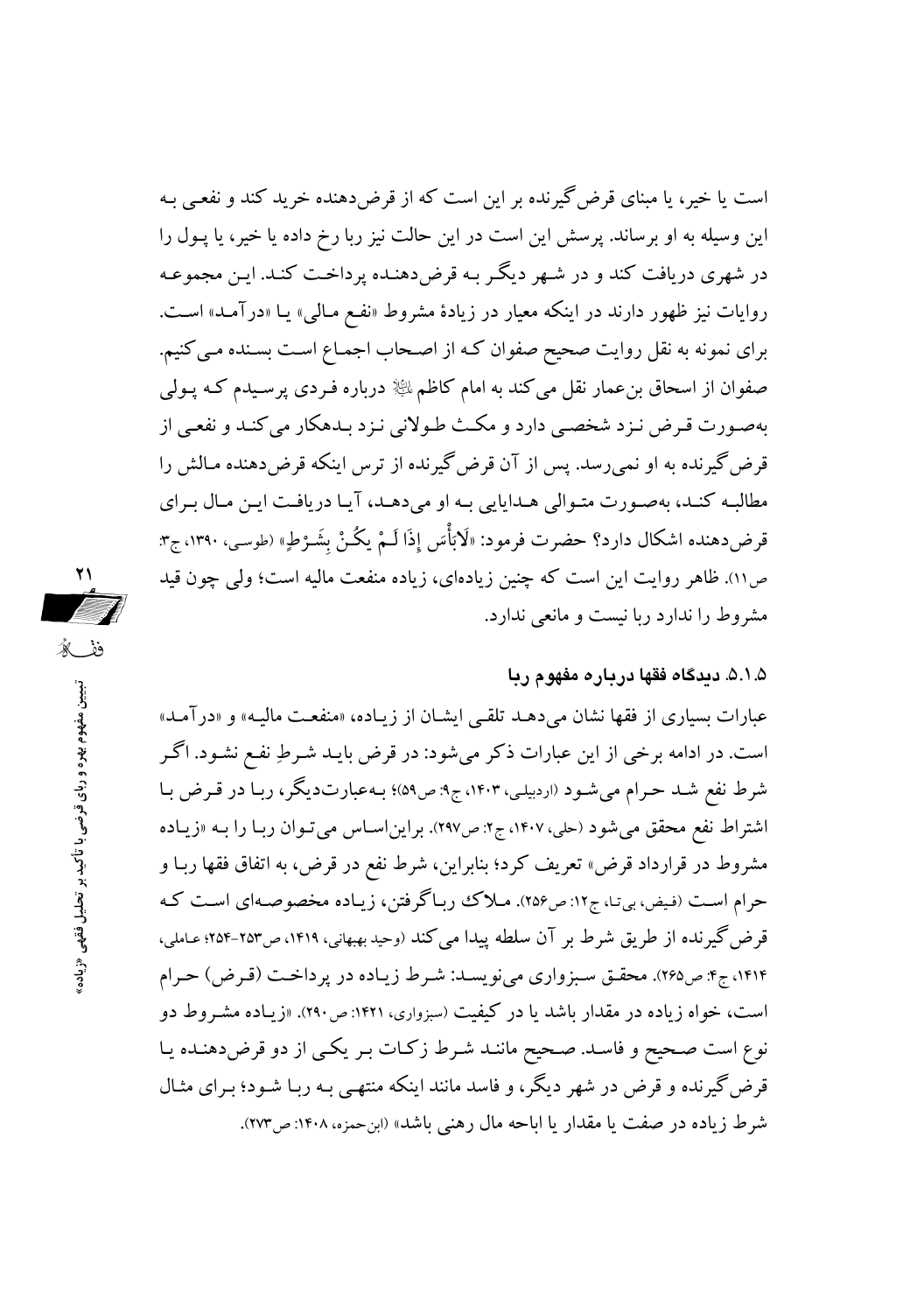در عبارات متعدد، فقها از واژه «ازید» استفاده کردهاند؛ مانند عبارت علامه در تذکره: «ولو دفع إليه أزيد، فإن شرط ذلك، كان حراماً إجماعاً» (حلي، ١۴١۴، ج١٣: ص٢٧) كه بهمعناي زيادتر از حيث كمبي است. در عبـارات ديگـر، وقتـي سـخن از انتفـاع در قـرض آمـده، بهسرعت بحث بدون شرطبودن ذكر شده مانند عبارت علامه در تذكره (رك: همان: ص٢٩).

بعضی از فقها، دلیل عدم اشکال شرعی شرط در قرارداد قرض را عدم زیاده و عــدم نفع بیان کردهاند که نشان میدهد هر شـرطی حـرام نیسـت، بلکـه شـرط زیـاده بـهمعنای «بیشتربودن بازپرداخت نسبت به دریافت» یا «همراه با نفع مالیبودن» سبب حرمت میشود؛ برای مثال در عبارات فقها فراوان به چشم میخورد کـه اگـر قـرض دهـد و در قرض شرط کند که در شهر دیگر پرداخت کند، مانعی ندارد. در تعلیل جواز فرمودهاند: «لعدم الزيادة، و جرِّها لنفعَ، لأنَّه قد يكون أضرِّ» (ممان: ص۴۱) يا فرمودهاند در قرض شـرط است که منتهی به منفعت نشود و به نبوی مشهور استناد کردهاند کـه از قـرض منتهـی بـه نفع نهي فرمودند (همان: ص٣٩). همچنين در تعليل جواز قرض بـه شـرط رهـن يـا كفالـت، مرحوم علامه مي نويسد: «رهن و كفالت از سنخ توثيق است، «فليست منافع مالية» منفعت مالي نيست كه اشكال داشته باشد (همان: ص۴۲). ظاهر اصحاب، بلكه اجمـاع اصـحاب بـر این است که قرض با شرط نفع،عقد فاسد است و تصرف در آن جـایز نیسـت (طباطبـایی، ٬۱۴۱۱ ج۹: ص ۱۶۱).

فقهای ما بهاتفاق تصریح کردهاند که قرض به شرطِ نفع حرام است. فقها لفظ نفـع را مطلق آوردهاند و آن را مقید نکردهاند به اینکه معامله محاباتی نباشـد (وحیـد بهبهـانی، ۱۴۱۹، ج ۱: ص ۲۴۱).

شبیه همین عبارات در سخنان فقهای اهل سنت نیـز بـه چشـم میخورد؛ بـرای مثـال بهوتی از فقهای حنبلی در کشاف القناع میiویسد: «تفاوتی نمی کند زیاده کمی باشد یـا کیفی؛ مانند اینکه سکه شکسته قرض دهد، ولی سالم دریافت کند یا شرط کند به جـای پرداخت در شهری که دریافت کرده، در شهر دیگر پرداخت کند؛ زیرا همین دریافت در شهر دیگر فی الجمله منتهی به نفع است یا شرط کند کالایی را به قیمت ارزان تر به او بفروشد. این هم جایز نیست؛ زیرا قرض منتهی به نفع شـده اسـت یـا قرضدهشده شـرط

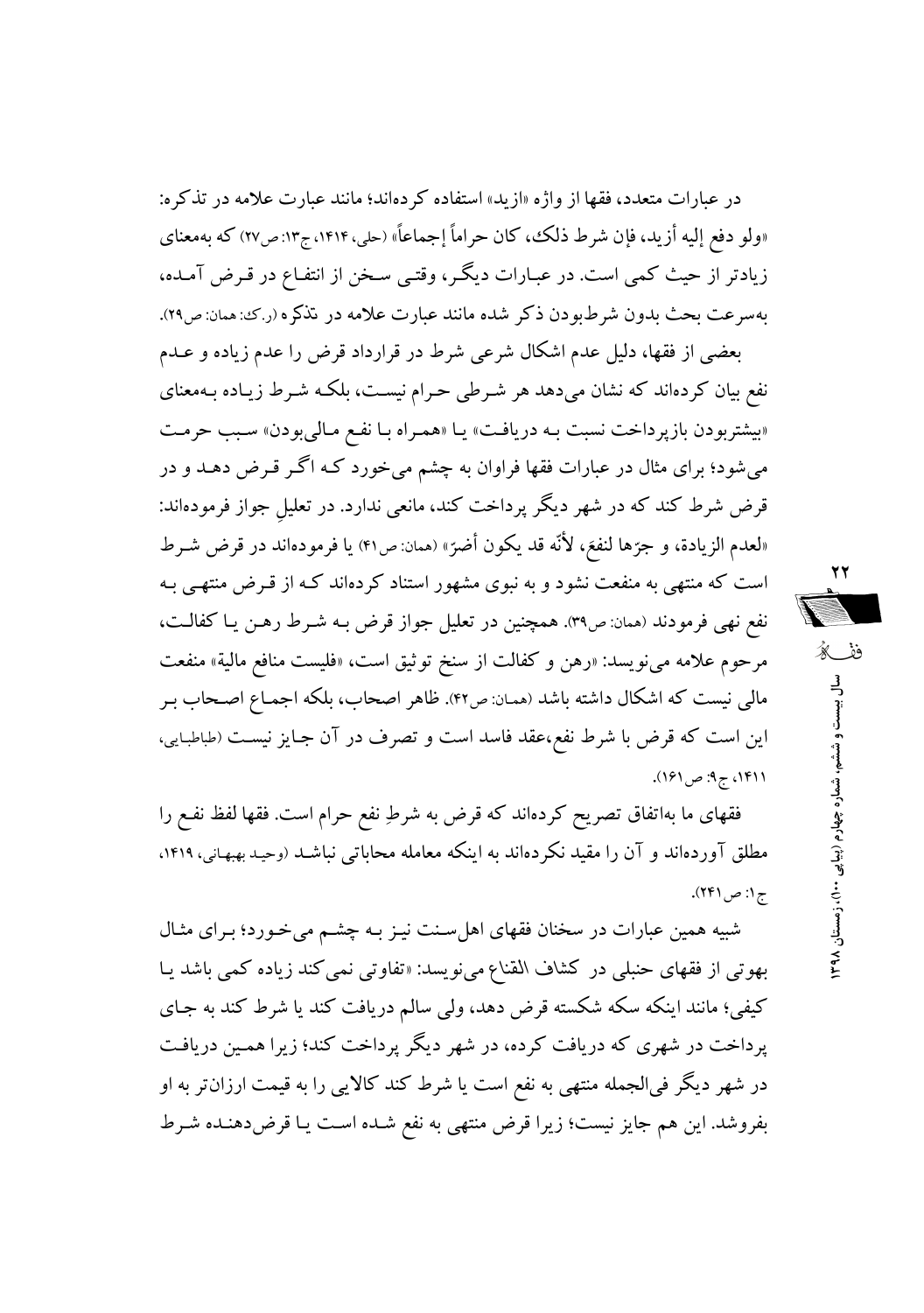کند قرض گیرنده برای او کاری انجام دهد یا او را با رهـن منتفـع کنـد یـا نخلسـتانش را آبیاری کند یا قرضدهنده فضای کسب و کاری را با اجاره بیشتر در اختیار او قرار دهـد یا به قیمت بیشتر به او بفروشد یا او را در صنعتی با دستمزد کمتـر بـه کار بگیـرد و امثـال این شروط که منتهی به منفعت شود، جایز نیست (البهوتی، ۱۴۲۳، ج۳: ص۳۷۰).

### ٥.٢. شرط

لغتشناسان معناي اصلي شرط را «علامت» دانستهاند (فيومي، [بيتا]، ج۲: ص۳۰۹). گويا وقوع شرط در عقـد، علامـت تحقـق آن عقـد اسـت (راغـب، ۱۴۱۲: ص٢٥٠). همچنـين گفتهشـده «لازمگردانیدن چیزی در بیع و نیز تعلیق کردن چیزی بر چیز دیگـر» یـا الـزام و التـزام بـه چیـزی در بیـع و امثـال آن (ابن.منظـور، ۱۴۱۴، ج۷: ص۳۲۹)؛ البتـه بعضـی مطلـق «الـزام الشـیء والتزامه» را شـرط دانسـتهاند و قيـد در بيـع و امثـال آن را لازم ندانسـتهاند «ايَسـوعى، ۱۹۸۶: ص ٣٨٢).

فقها به تبع لغتشناسان معانی متفاوتی برای شرط ذکر کردهانـد. می تـوان همـه را در پنج معنای زیر خلاصه کرد:

الف) آنچه اثرگذاری مؤثر یا صحت فعل بر آن متوقف است (حلبی، ۱۴۰۷، ج۲: ص۱۴۹؛ حلي، ١۴١٢، ج1: ص٤٢۶؟ طباطبايي، ١۴١٨، ج1: ص٥٣» نجفي، ١۴٠۴، ج. ص ١٥١)؛

ب) الزام یک چیز و ملتزمشدن به آن در قرارداد بیع و امثال آن (انصاری، ۱۴۱۵: ص۱۶۹؛ خويي ،بي تا، ج ۶: ص ۱۴۱؛ اصفهاني، ۱۴۲۳، ج ۴: ص ۴۳)؛

ج) ربط و تعلیق (سبزواری،۱۴۲۳، ج۱۷: ص۲۱۵؛ مامقانی، ۱۳۵۰: صص۱۴۵ و۱۷۳)؛

د) مطلـق الـزام و التـزام (اردبيلـي، ١۴٠٣، ج٨ ص٣٨٣؛ نراقـي، ١٤١٧: ص١٣٣-١٣٥؛ نراقـي، ١٤٢٢:  $(11)$ ص

ح) صرف الزام؛ لزوم وضعي فقط (اصفهاني، ١٤١٢، ج۴: ص۴۴).

شرط را به هر معنا از معانی بالا بگیریم؛ در بهره و ربای قرضی که موضوع بحث این مقاله است، شرط زیاده در قرارداد قرض بهمعنای الزام قرضدهنده به زیاده و ملتزمشدن قرض گیرنده به آن در قرارداد قرض است. افزون بر زیاده، «شرط زیاده» نیـز از مقوِّمـات



ففك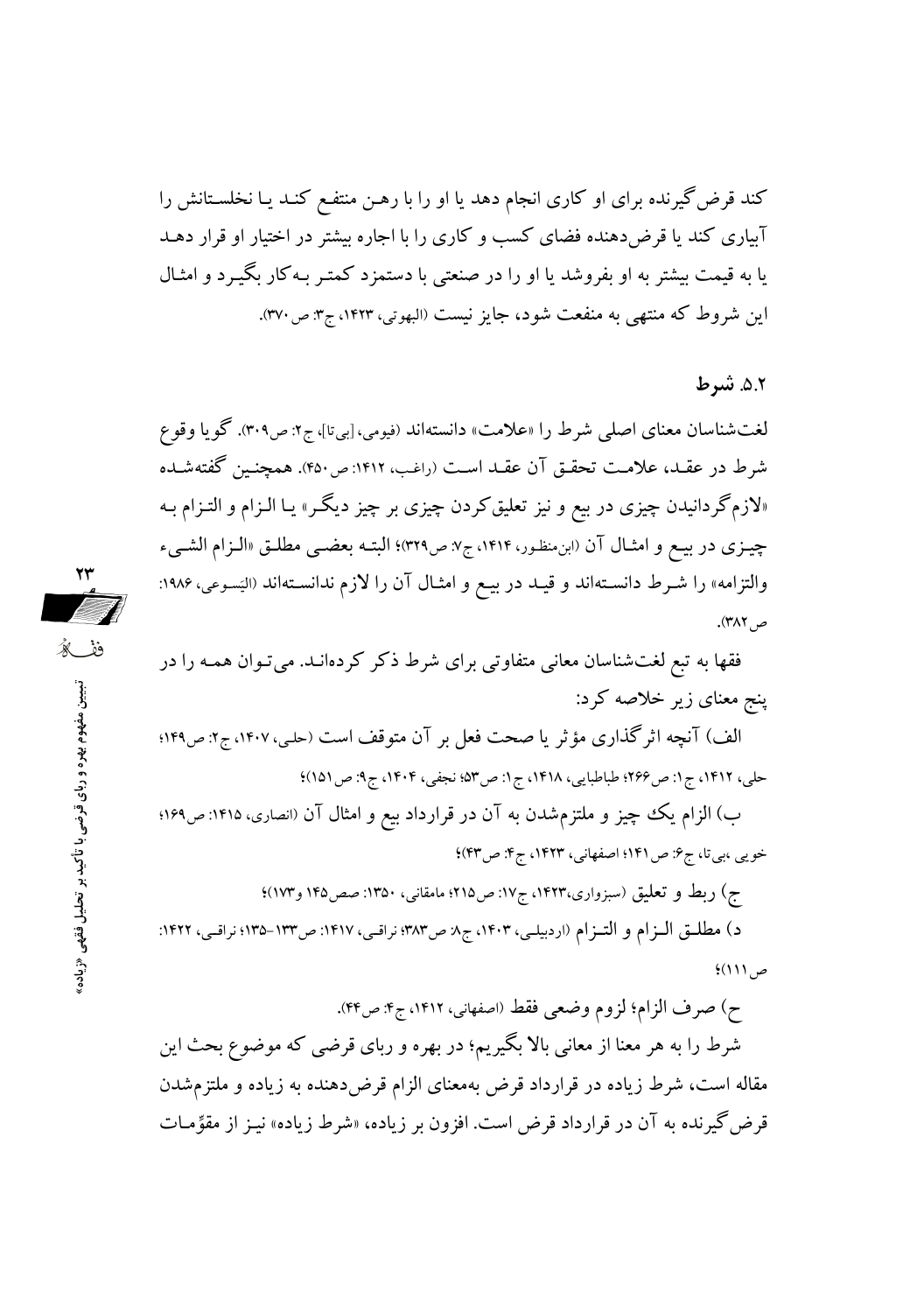تعریف ربا است؛ بنابراین، اگر قرض گیرنده زیادهای بدون شرط قبلی پرداخت کند، رببا نیست (ر. ک. حرعاملی، ۱۴۰۹، ج۱۳، ص۱۰۳: ح۳).

## ۵.۳. قرارداد قرض

چنان که پیش از این مشاهده شد در اولین نوشتههای مربوط به ربا، یعنی بندهای مختلف مربوط به موضوع بهره در عهد عتيق، سخن از قرض است. همچنين فيلسـوفان، متكلمـان و حقوقدانانی که به دفاع از حکم حرمت ربا پرداختهاند، همه سخن از زیاده در قـرارداد قرض را مطرح کردهاند. نظریه پرازان بهره اعم از مخالف و موافق در طول تـاریخ بهـره، جایگاه آن را قرارداد قرض معرفی کردهاند.فقهـای مسـلمان گرچـه بیشـتر توجهشـان بـه ربای معاملی بوده، درباره ربای قرضی و حرمت آن نیز اتفاق نظر دارند. طبیعی است که جایگاه ربای قرضی، قرارداد قرض باشد.

٢۴ ففكه  $\frac{3}{2}$ ست و شنشم، شماره چهار م (پیا پی ۱۰۰) ، زمستان ۹۸

۶. معیار زیاده بر پایه آیات، روایات و دیدگاه فقها

چنان که از بررسی کتاب، سنت و سخن فقها مشاهده می شـود، ربـا بـهمعنای زیـاده و در مسائل مالی، زیاده بهمعنای «انضمام مال<sub>ی</sub> بـه مـال»، «اضافهشـدن مـال» یـا «منفعـت مـالی» است. از طرفی به کالا یا خدمت اقتصادی که بازار و درنتیجه قیمت داشته باشد، مـال گفته می شود؛ بنابراین، در انواع ۲۳گانه زیاده که در نمودار مشخص شد، مجموعه اقسام زیاده غیرمشروط و نفعی که قرارداد قرض مبتنی بر آن نیست، ربا نیست و جایز است، بلکه افضل است. معیار در زیاده منفعت مـالی اسـت؛ بنـابراین، از میـان انـواع زیـاده اولاً زیادههای مشروط فیزیکی دارای منفعت مالی بـرای قرضدهنـده و زیادههـای ارزشـی ناشی از تفاضل در کیفیت و تفاوت در نوع بـرای قرضدهنـده، معیـار «منفعـت مـالی» و «انضمام مال به مال» را دارند و یقیناً بهره و ربـا هسـتند. درمقابـل، انـواع زیـادهٔ مشـروط فیزیکی بدون منفعت مالی خداپسندانهاند و انواع زیادهٔ غیرمشروطی که قـرض مبتنــی بـر آن زیاده نباشد، یقیناً خارج از تعریف بهره و ربا هستند.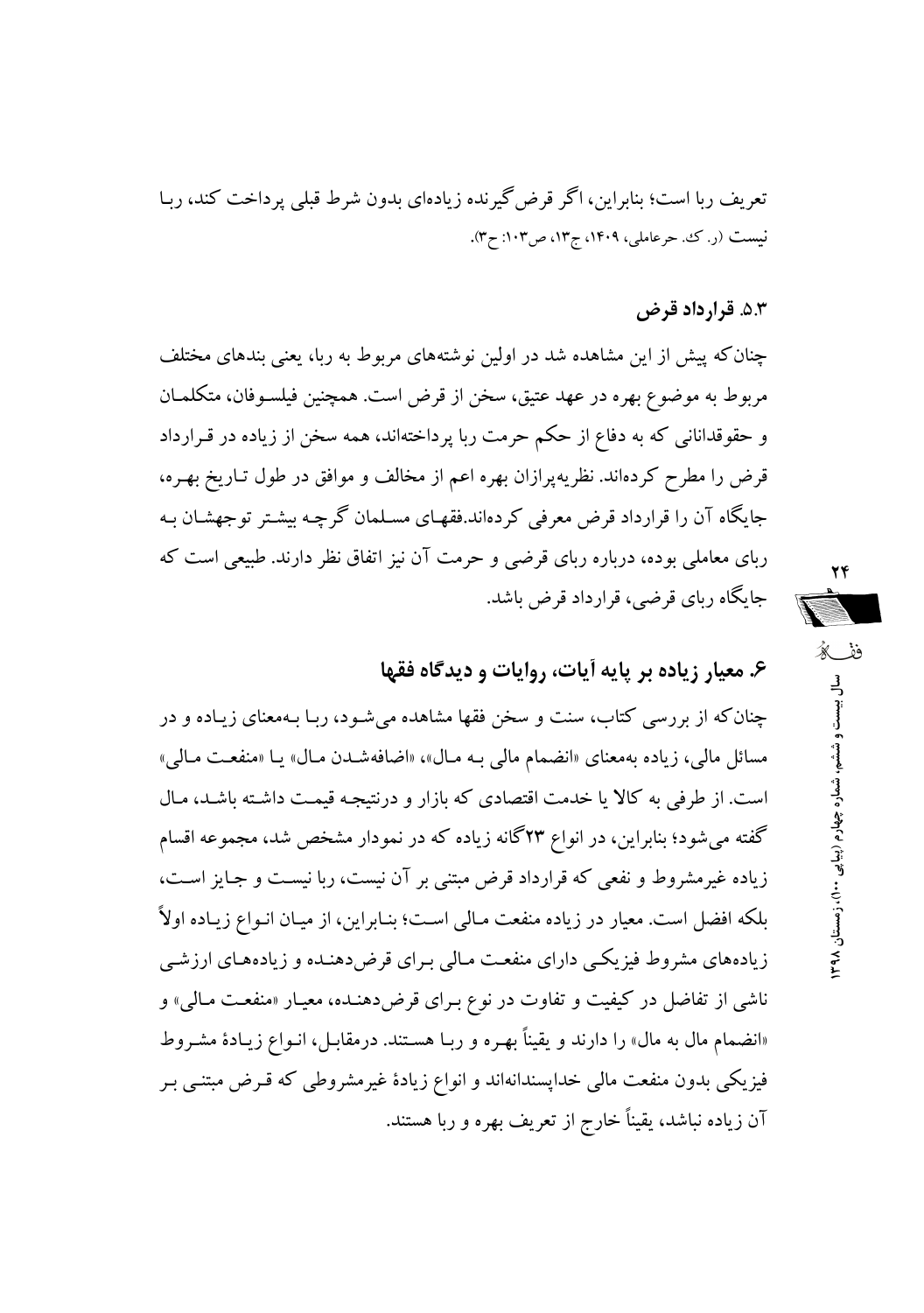درباره انواع زیادهٔ مشروطی که شرط شده است نفع مالی برای غیر قرضدهنده ـ اعم از شخصیت حقیقی و حقوقی ـ باشد، از سویی زیاده به معنای ضم مال به مـال و منفعـت مالي صدق مي كند و از سوى ديگر ، ادله حرمت ريا اطلاق دارند و چـون دليـل حرمـت لفظی است، نمی توان قدر متیقن گیری کـرد؛ درنتیجـه اطلاقـات شـرط زیـاده بـرای غیـر قرض گيرنده را نيز شامل مي شود و تعريف ريا و بهره بر اين ها نيز صدق مي كند.

در مواردی که زیاده فیزیکی پدید آمده، ولی زیاده ارزشی (به دلیل کـاهش قیمـت بازاری) پدید نیامده، گرچه براساس معیار، منفعت مـالمی محقـق نشـده، ولـی ازآنجاکـه معمولاً زیاده فیزیکی زیاده ارزشی را به دنبال دارد و از نظر عرف صدق زیـاده می کنـد، احتیاط در ربابودن است؛ اما انواع زیـاده غیرمشـروطی کـه دارای منفعـت مـالی اسـت و قرض مبتنی بر آن است، حکم زیاده مبتنی است بـر اینکـه ابتنـای قـرض بـر زیـاده را در حکم مشروط بدانیم یا ندانیم. در صورت اول ـ که به نظر می رسد صحیح باشد ـ تعریف ربا بر آن صدق می کند و در صورت دوم صدق نمی کند.

# نتىجەگىرى

بررسی سیر تاریخی مباحث مدون مربوط به ربا و بهره و نظریات بهره نشان می دهـد کـه در تعریف بهره سه مقوم «زیاده»، «مشروط» و «قرارداد قرض» به کار رفتـه اسـت. پـس از رنسانس و تحول نظريات به سمت نظريات توجيه كننده بهره، همان مفهوم بهعنوان بهره معرفی شده است. اقتصاددانان برای نشاندادن زیـاده، از واژه «درآمـد» اسـتفاده کـرده و «درآمد ناشی از قرض پول» یا «آن درآمدی که از دارایی پولی جریان می یابـد» را بهـره می نامند. نظریه پردازان بهره، وام را مبادله کالای حال به کالای آینـده معرفـی کردهانـد. مجموعه نظریه پر دازان بهره، در مقام توجیه «الزام والتزام بـه پرداخـت بیشـتر در قـرارداد قرض» هستند. همچنین در اولین نوشتههای مربوط به ربا یا بهره، تاکنون جایگاه بهـره در قرارداد قرض بوده است. تقریباً عموم اقتصاددانانی که درباره بهره بحث کردهاند، همین مفهوم را برای آن به کار برده و منظور کردهاند.

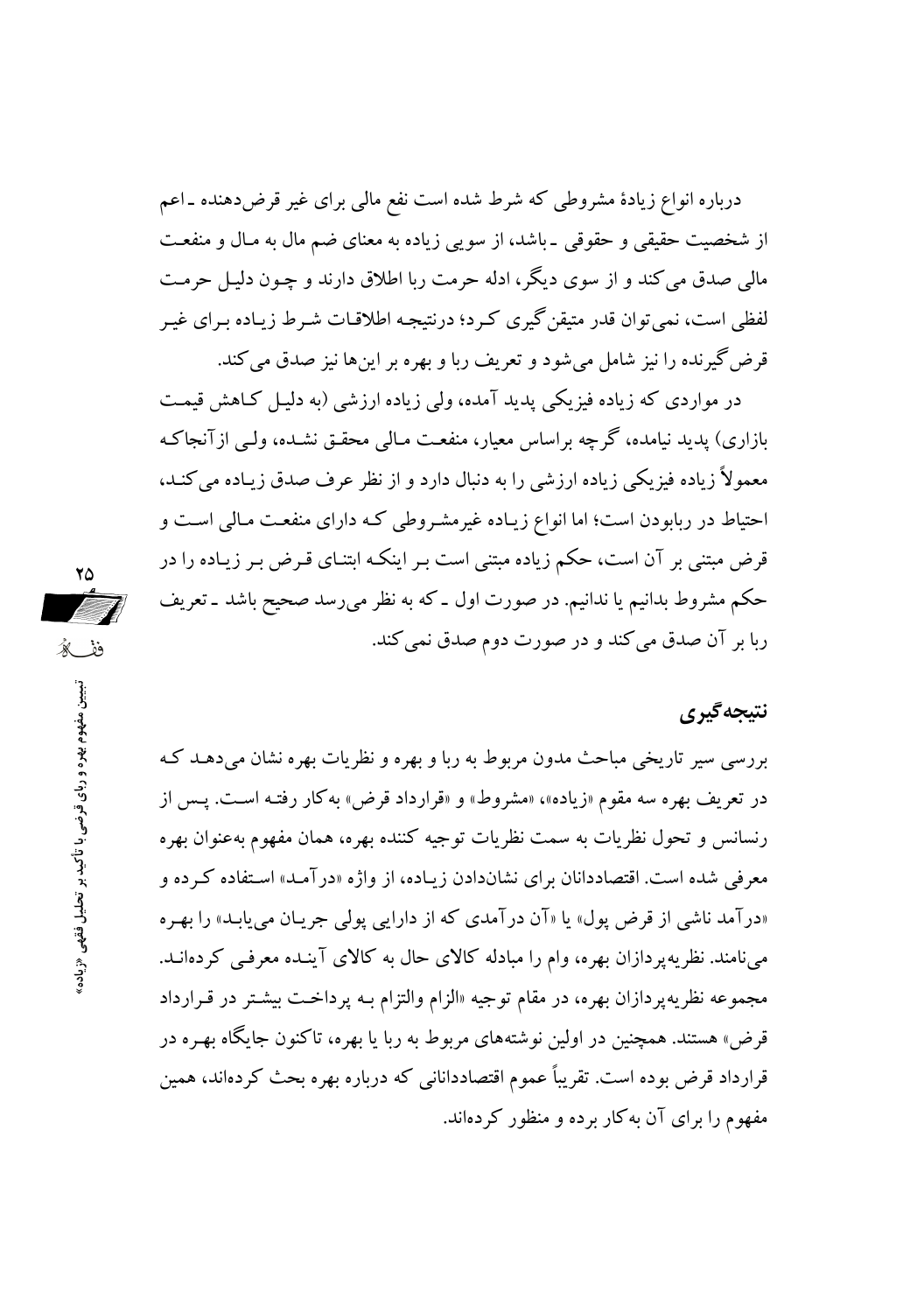فقها نیز در تبعیت از معنای لغوی، مطلـق ربـا را بـهمعنای زیـاده گرفتهانـد. مقومهـای تعریف ربای قرضی بر مقومهای بهره انطباق دارد. فقهای مسلمان گر چه بیشتر تو جهشـان به ربای معاملی بوده، ولی در مورد ربای قرضی و حرمت آن نیـز اتفـاق نظـر دارنـد. در ربای قرضی بهمعنای زیاده، با قـدری تسـامح، حـدود ۲۳ نـوع زیـاده داریـم. آیـات ربـا، روایات متعدد در حد مستفیض و بیـان فقهـا ظهـور دارنـد در اینکـه منظـور از زیـاده در مســائل مــالي، زيــاده بــهمعناي «انضــمام مــالي بــه مــال» يــا «اضافهشــدن مــال» اســت و بهعبارتدیگر معیار در شناسایی زیاده در بهره و ربای قرضبی «منفعت مـالی» اسـت. بـه کالا یا خدمت اقتصادی مال گفته می شود. کالا یا خـدمت اقتصـادی کـالایی اسـت کـه بازار و در نتیجه قیمت داشته باشد؛ بنابراین زیاده در اموال بهمعنای منفعت مالی است که با زیاده فیزیکی و ارزشی واقعی ـ نه اسمی ـ تحقق می،ابد.

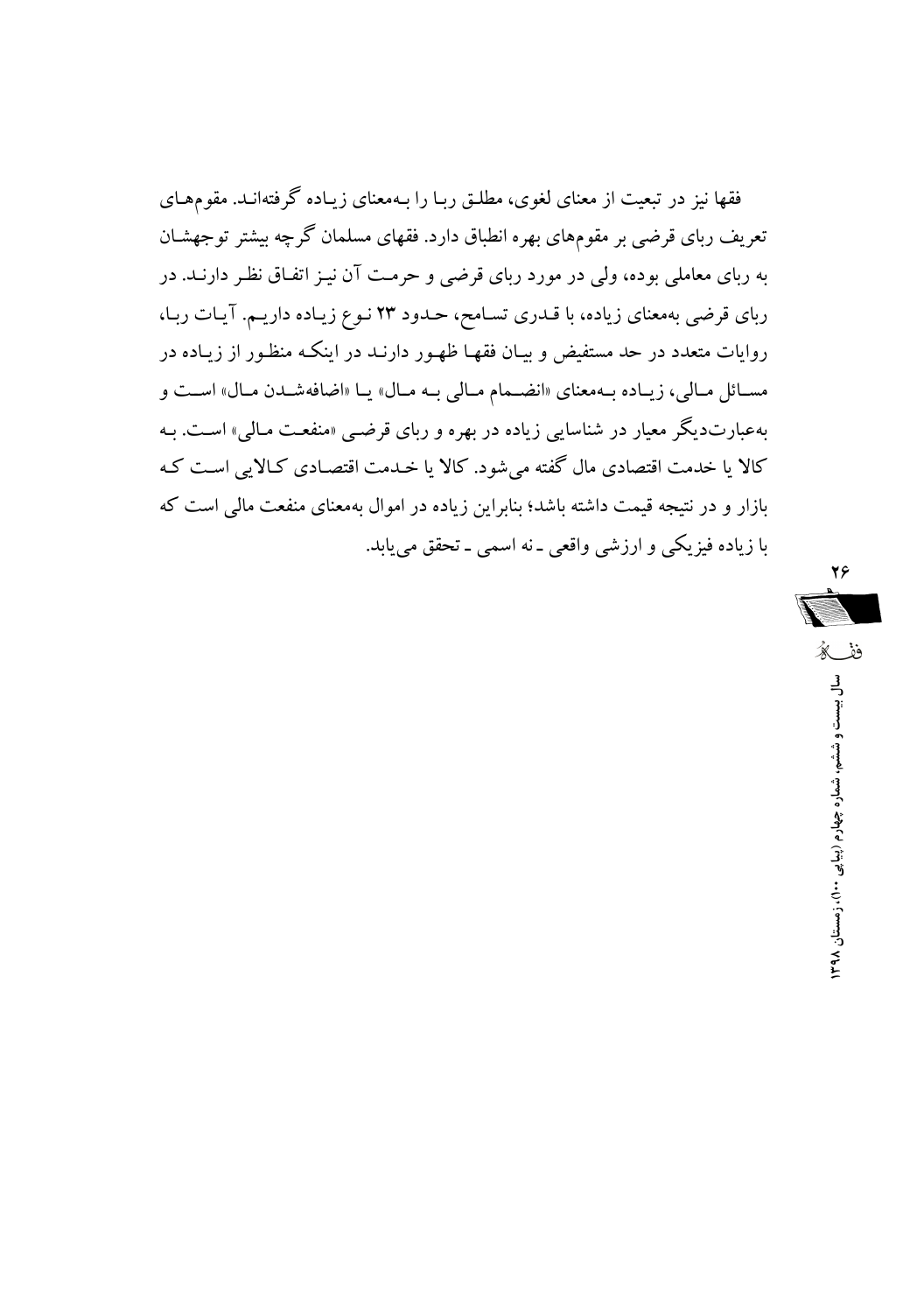### كتابنامه

١. ابن حمزه، محمد بن علي طوسي (١۴٠٨ق)، الوسيلة إلى نيل الفضيلة، قم: انتشـارات كتابخانـه آيةالله مرعشي نجفي. ٢. ابن كثير، اسماعيل (١۴١٩)، تفسير القرآن العظيم، بيروت: دارالكتب الاسلاميه. ٣. ابن منظور، ابوالفضل (١٤١٤ق)، لسان العرب، بيروت: دارالفكر للطباعة و النشر و التوزيع. ۴. اردبیلی، احمد بن محمد (۱۴۰۳ق)، مجمع\لفائدة و البرهان فی شرح إرشادالأذهان، قـم: دفتـر انتشارات اسلامی وابسته به جامعه مدرسین حوزه علمیه قم. ۵. اصفهانی، محمـد حسـین کمپـانی (۱۴۱۸ق)، حاشـیة کتـاب المکاسب، ۵ج، چ۱، قـم: أنـوار الهدى. ۶. آلوسی، سیدمحمود (۱۴۱۵ق)، روح المعانی فی تفسیر القرآن العظیم، چ۱، بیروت: دارالکتب العلميه.  $\sqrt{7}$ ۷. انصاری، شیخ مرتضی (۱۴۱۵ق)، المکاسب المحرمة و البیع و الخیارات، قم: کنگـره جهـانـی بزرگداشت شيخ اعظم انصارى. ٨ بحراني آلءصفور، حسين بن محمد (بيتا)، الأنوار اللوامع في شرح مفاتيح الشرائع، عمج، چ١، قم: مجمع البحوث العلمية. ٩. البهوتي، منصور بن يونس (١۴٢٣)، كشاف القناع عن متن الاقناع، رياض: دار عالم الكتب. ۱۰. جوهري، اسماعيل بن حماد (۱۴۱۰ق)، الصحاح، بيروت: دارالعلم للملايين. ١١. حـائري، سـيدعلي بـن محمـد طباطبـايي (١٤١١)، ريـاض المسـائل، ٢ج، چ١، قـم: مؤسسـه آلالست ﷺ. ١٢. حرعاملي، محمد بن حسن (١۴٠٩ق)، وسائل\لشيعه، قم: مؤسسه آل|لبيت ۞ ١٣. حلي، علامـه حسـن بـن يوسـف بـن مطهـر اسـدي (١٤١٤ق)، تـذكرة الفقهـاء، قـم: مؤسسـه آل الست عليه الله . ۱۴. حلبي، علامه حسن بن يوسـف بـن مطهـر اسـدي (۱۴۲۰ق)، تحريـر الأحكـام الشـرعية علمي مذهب الإمامية، قم: مؤسسه امام صادق ﷺ. ١٥. حلي، محقق نجم|لدين (١٤٠٧ق)، المعتبر في شرح المختصر، قم: مؤسسه سيدالشهداء ، الله . ۱۶. خويبي، سيدابوالقاسم موسوى (بيتا)، مصباح الفقاهة، [بيجا]: [بيi] (نرمافزار نور).

ففكا تبیین مفهوم بهره و ربای قرضی با تأکید بر تحلیل فقهی «زیاده»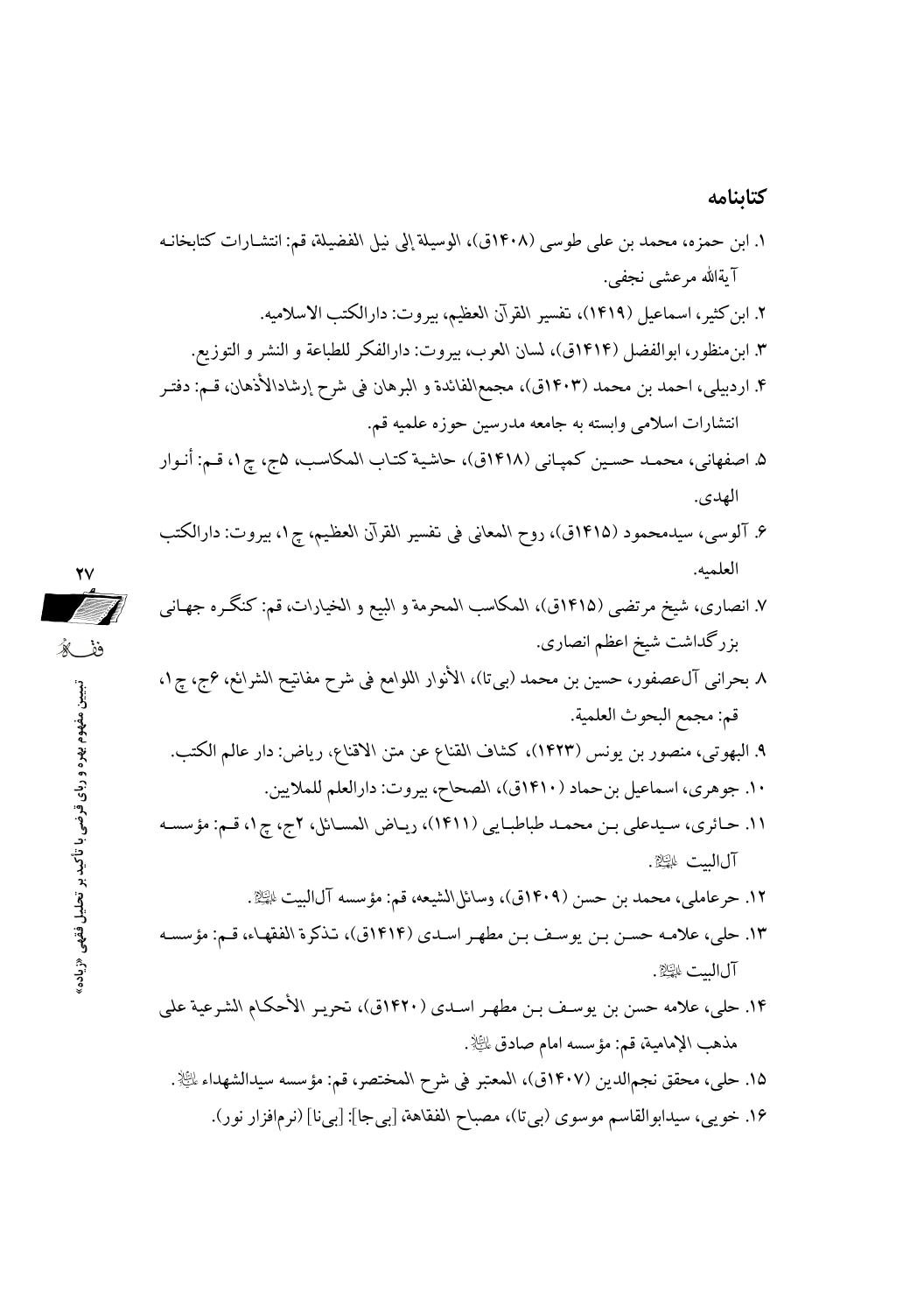: TG E ¶ E1 *القـرآن غریـب فـ المفـردات* J( E 1412) ,T18 +TG +TI@ E A3K v^ 17. . =72

- ۱۸. رجائ<sub>ی</sub>، سیدمحمدکاظم (۱۳۸۴)، ماهیت بهره و کارآیی اقتصادی آن، قم: مؤسسه آموزشی و پژوهشي امام خمينې ﷺ.
- ۱۹. رجائبي، سيدمحمدكاظم و مهـدي خطيبـي (۱۳۹۶)، «روششناسـي اسـتنباط نظريـه اقتصـاد اسلام<sub>ی»</sub>، معرفت اقتصاد اسلامی، ص14-۴۷.
	- ۲۰. زحیلی، وهبه (۱۴۱۱ق)، التفسیر المنیر فی العقیدة و الشریعة و المنهج، دمشق: دارالفکر.
- ۰۲۱ زمخشری، محمود (۱۴۰۷ق)، الکشاف عن حقائق غوامض التنزیل، چ**۳**، بیروت، دارالکتاب العربي.
- ۲۲. سبزواری، سیدعبدالأعل<sub>ی</sub> (۱۴۱۳ق)، مهذّب الأحکام فی بیان الحلال و الحرام، قم: مؤسسه المنار .
- 23. 9 یE T sT+> 1T ) 1421 E ( J *جـامC الخـلاف و الوفـاق بـین الإمامیـة و بـین أئمـة*  الحجاز و العراق، قم: زمينهسازان ظهور امام *عص*ر لل<sup>ي</sup>لاً.

.J 2 : G E35¶ E*القرآن ظلال ف* J( E 1425) v4> , 24. . 
412 ç .2 :& 
2 E*الاربوی البنک* J( E 1401) > G,18, E,K ,A< 25. *ـL ام الأح تحقیـق فـ المسـائل ریـاض* J( E 1418) ,T18 +TG ,T Eی ;T@ 6 T
{ 
{ 26. .:2eH -Is => E : *بالدلائل* . I(K :&A E*القرآن تفسیر ف البیان Cمجم* ) E 1372) +I@ +G F E
{ 27. &TA " #T T :&A *Cالجام Cجوام تفسیر* E ( E 1377 +I ) @ +G F E
{ 28. => -1 "?@ 66, . ]12 :&A E ¶ E3 *الامامیـه فقه ف المبسوط* J( E 1387) +I82 +G ,18 3./G E{ 29. . -63.\*2 dH è @f -612 vT]2 :&TA E*الأخبـار مـن اختلف فیما الإستبصار* J( E 1390 ) +I@ +G F E
{ 30. . 0® . => E : *الخلاف* J( E 1407) +I@ +G F E
{ 31. E TA |9G T^H jT< :-T,7 *،القـرآن تفسیر ف التبیان*( G ( E +I@ +G F E
{ 32. .G.2 ß2 è @ : G EF 5> ,1@ :g78

**7**  ففكه **-**ييست و ششم ، شماره چهار م (پیاپی ۲۰۰)، زمستان

**1398**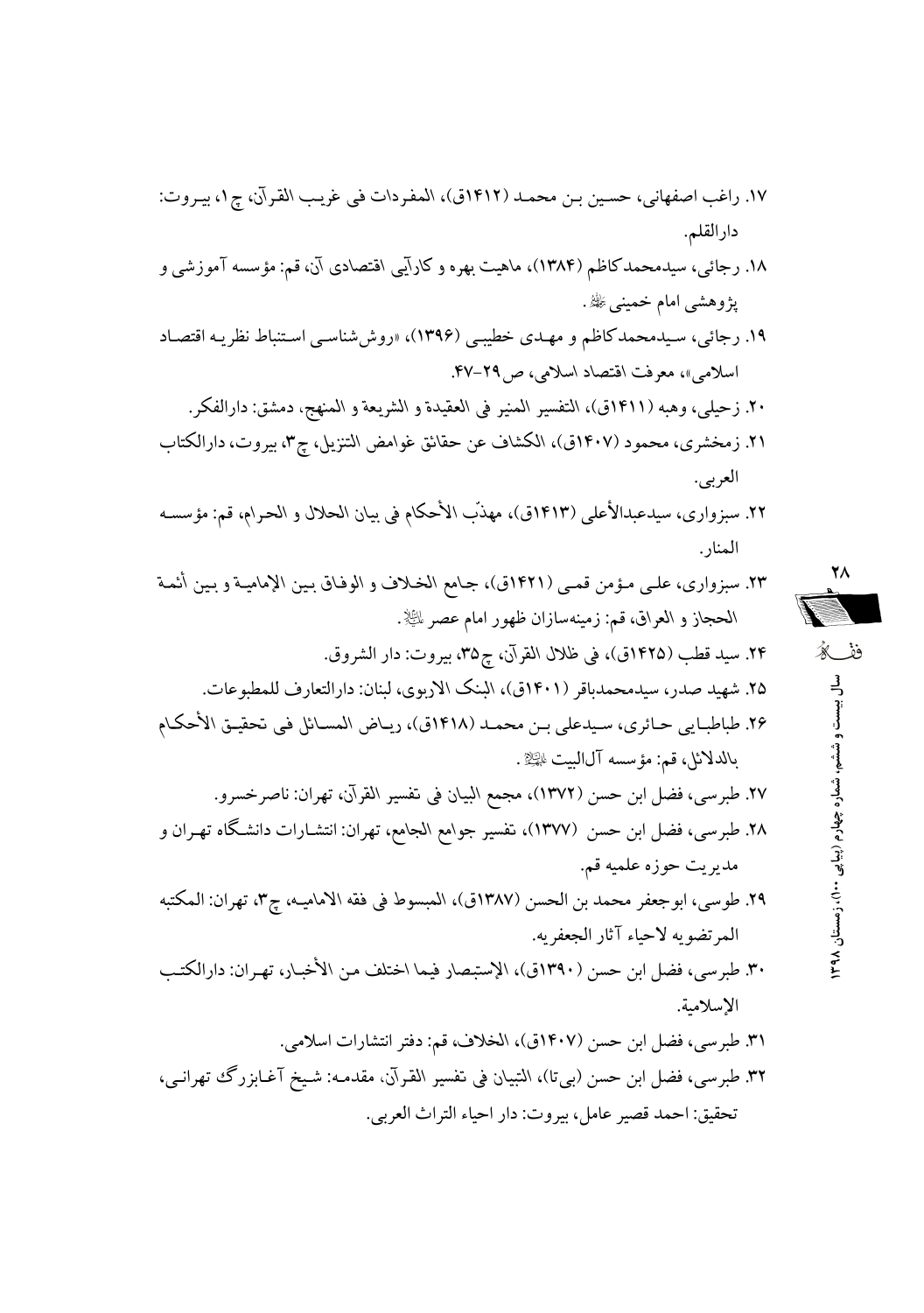- 46. Bohm Bawerk, eugeh von (1890), Capital and Interest, translated by William Smart, London: Macmillan and Co.
- 47. Bohm Bawerk, eugeh von (1981), The Positive Theory of Capital, Translated by William Smart, London: Macmillan and Co.

می می می تبیین مفهوم بهره و ربای قرضی با تأکید بر تحلیل فقهی «زیاده»<br>تاریخ<br>تاریخ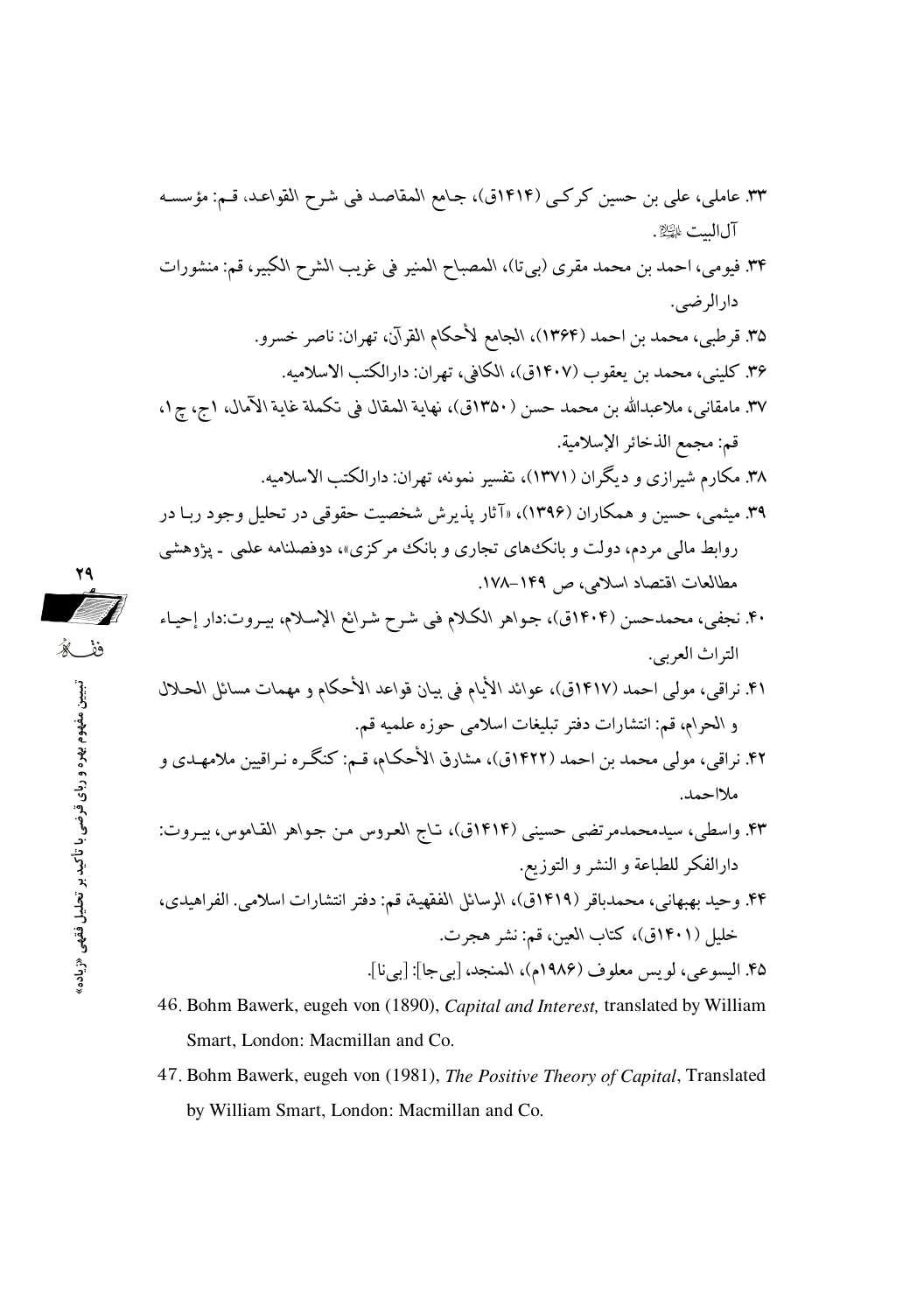- 48. Conard Joseph W.(1963), *An introduction to the theory of interest*, California: university of california secend printing.
- 49. Eatwell, John, & Other (1987), *The new Palgrave A Dictionary Of Economics*, London: Macmillan press limited.
- 50. Fisher, Irving (1926) , "The Theory of Interest" *Macmilan*.
- 51. Fisher, Irving (1907) *The Rate of Interest* New York:The Macmillan Co 1907.
- 52. schumpeter, Joseph A., *the theory of economic development*, Oxford university press: reprint, 1969.

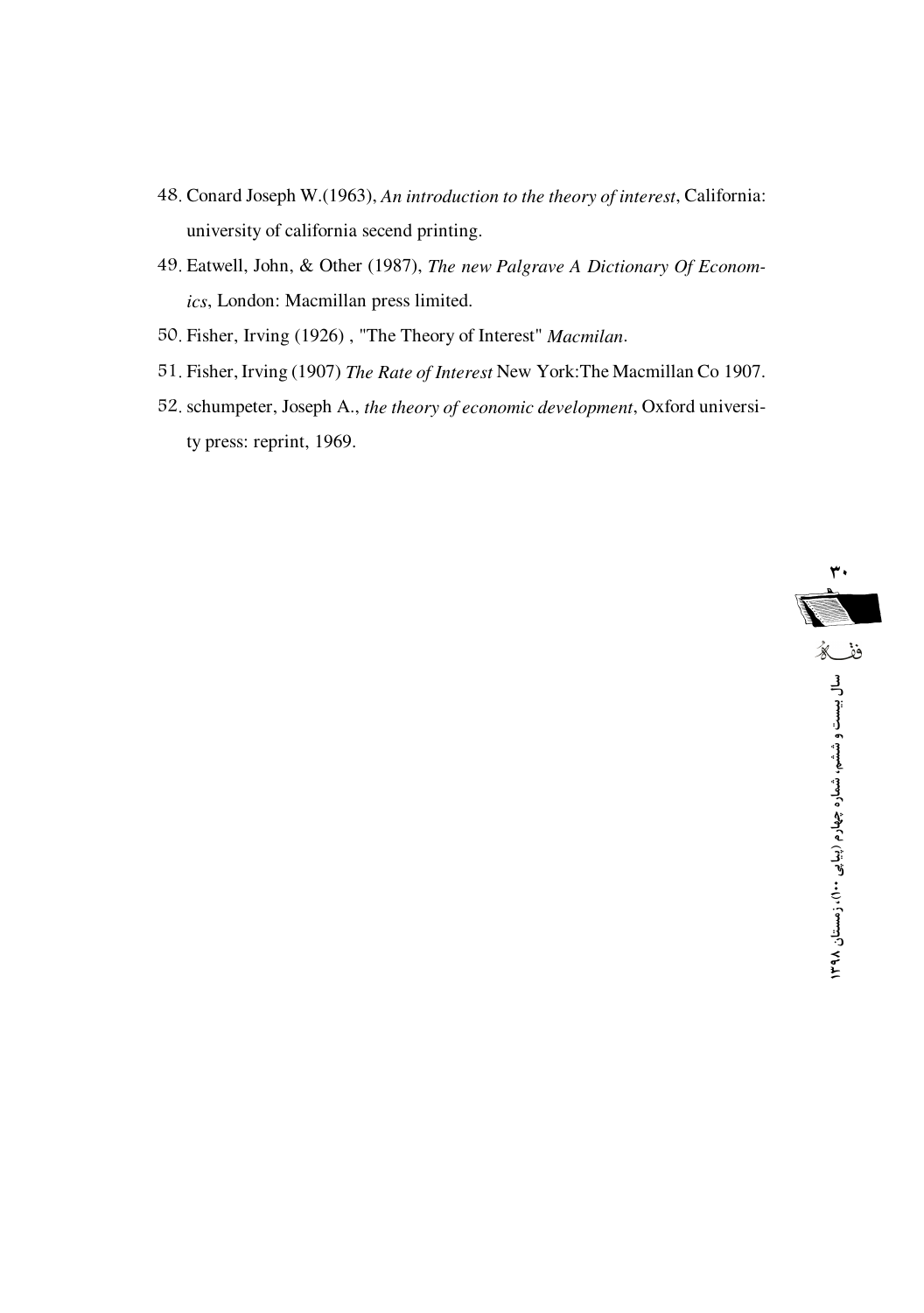### **References in Arabic / Persian**

- 1. Ibn Hamza, Muhammad ibn Ali al-Tusi (1408 AH), *Al-Wasila ila Nil al-Fadhilah*, Qom: Ayatollah Marashi Library Publications.
- 2. Ibn Kathir, Ismail (1419 AH), *Tafsir al-Quran al-Azim*, Beirut: Dar al-Kitab al-Islamiyah.
- 3. Ibn Manzur, Abalfazl (1414 AH), *Lisan al-Arab*, Beirut: Dar al-Fikr le Taba'at va al-Nashr va al-Tawzi'.
- 4. Ardabili, Ahmad Ibn Muhammad (1403 AH), *Majma' al-Fa'edah va al-Borhan fi Sharh Irshad Al-Azhan,* Qom: Office of Islamic Publications affiliated to the Society of Teachers of Qom Seminary.
- 5. Isfahani, Mohammad Hossein Kompani (1418 AH), *hashiyah Kitab al-Makasib*, 5 vols., first print, Qom: Anwar al-Huda.
- 6. Alusi, Seyyed Mahmoud (1415 AH), *Rooh al-Ma'ani fi Tafsir al-Qur'an al-Azim*, first print, Beirut: Dar al-Kitab al-ilmiyah.
- 7. Ansari, Sheikh Morteza (1415 AH), *Al-Makasib Al-Muharram va al-Bay'e va al-Khiarat*, Qom: International Congress in honor of Sheikh Azam Ansari.
- 8. Bahrani, Ale-Asfour, Hussein Ibn Muhammad, *Al-Anwar Al-Lawama fi Sharhe Mafatih Al-Shari*a, 6 vols, first print, Qom: majma' al-Bahouth al-Ilmiyah.
- 9. Al-Bahouti, Mansour ibn Yunus (1423 AH), *Kashf al-Qana an Matn al-Aqna'*, Riyadh: Dar al-Alam al-Kotob.
- 10. Johari, Ismail Ibn Hamad (1410 AH), *Al-Sahah*, Beirut: Dar al-Ilm le al-Mala'ein.
- 11. Haeri, Seyyed Ali Ibn Mohammad Tabatabaei (1411 AH), *Riyadh Al-Masa'il*, 2 vols, first print, Qom: AlulBayt Institute.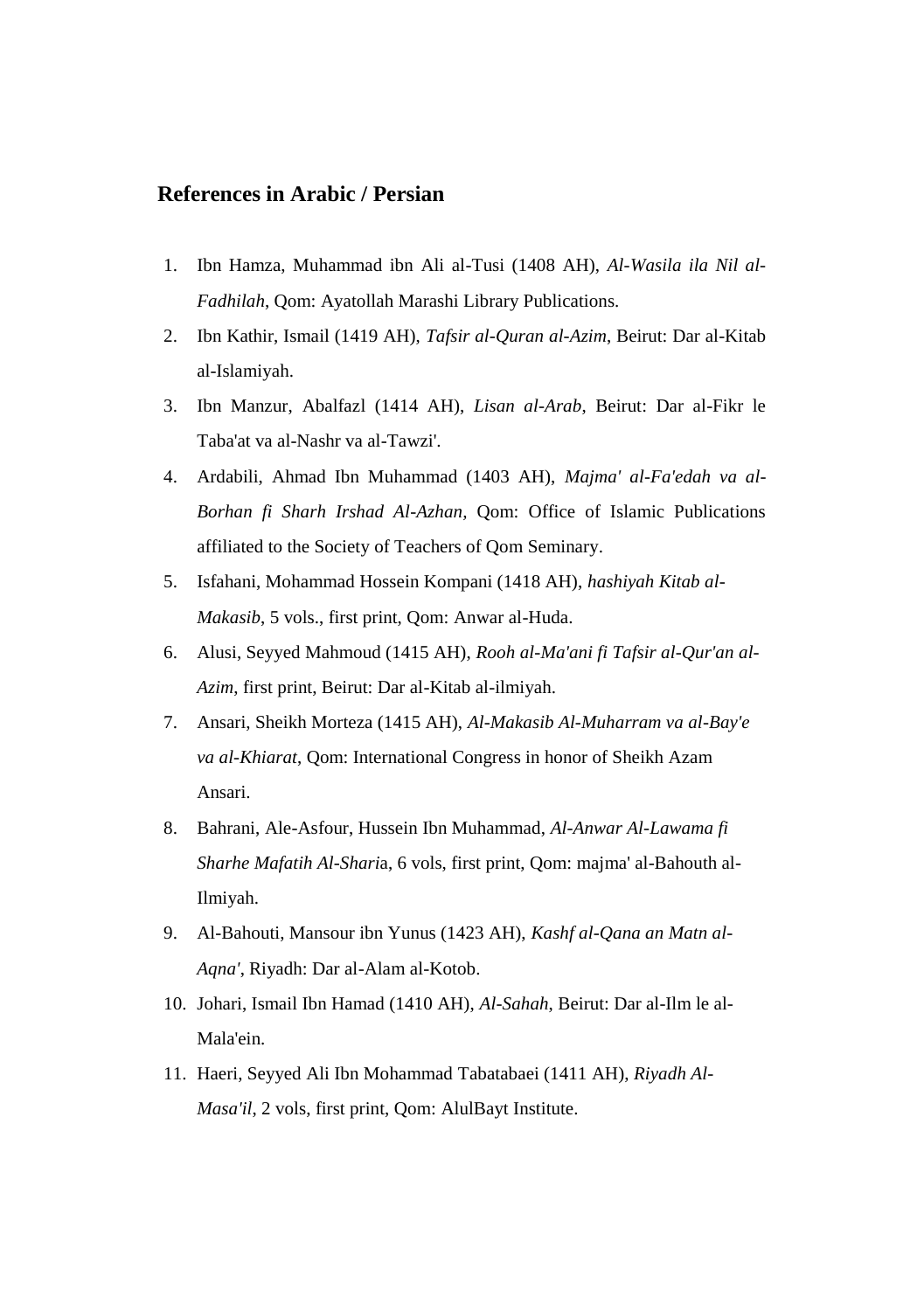- 12. Hor Ameli, Mohammad Ibn Hassan (1409 AH), *Wasa'el al-Shia*, Qom: AlulBayt Institute.
- 13. Heli, Allamah Hassan ibn Yusuf ibn Motahar al-Asadi (1414 AH), *Tazkerat al-Foqaha* ', Qom: AlulBayt Institute.
- 14. Heli, Allamah Hassan ibn Yusuf ibn Motahar al-Asadi, (1420 AH), *Tahrir al-Ahkam al-Shari'a ala Mazhab al-Imamiyyah*, Qom: Imam Sadegh Institute.
- 15. Heli, Mohaghegh Najmuddin (1407 AH), *Al-Mu'tabar Fi Sharh Al-Mukhtasar*, Qom: Seyed Al-Shohada Institute.
- 16. Khoei, Seyyed Abolghasem Mousavi, *Mesbah Al-Fiqahah*, (Software of Noor).
- 17. Ragheb Isfahani, Hussein Ibn Muhammad (1412 AH), *Al-Mufradat Fi Gharib Al-Quran*, first print, Beirut: Dar al-Qalam.
- 18. Rajaei, Seyed Mohammad Kazem (1384 SH), *The Nature of Interest and Its Economic Efficiency*, Qom: Imam Khomeini Educational and Research Institute.
- 19. Raja'i, Seyyed Mohammad Kazem and Mehdi Khatibi (1396 SH), "*Methodology of inferring the theory of Islamic economics*", Knowledge of Islamic economics, pp. 29-47.
- 20. Zohaili, Wahba (1411 AH), *Tafsir al-Munir fi al-Aqidah wa al-Shari'ah wa al-Manhaj*, Damascus: Dar al-Fikr.
- 21. Zamakhshari, Mahmoud (1407 AH), *Al-Kashf an Haqa'eq Ghavamez Al-Tanzi*l, third print, Beirut, Dar Al-Kitab Al-Arabi.
- 22. Sabzevari, Seyyed Abdul Ali (1413 AH), *Mohazab al-Ahkam fi Bayan al-Hilal wa al-Haram*, Qom: Al-Menara Institute.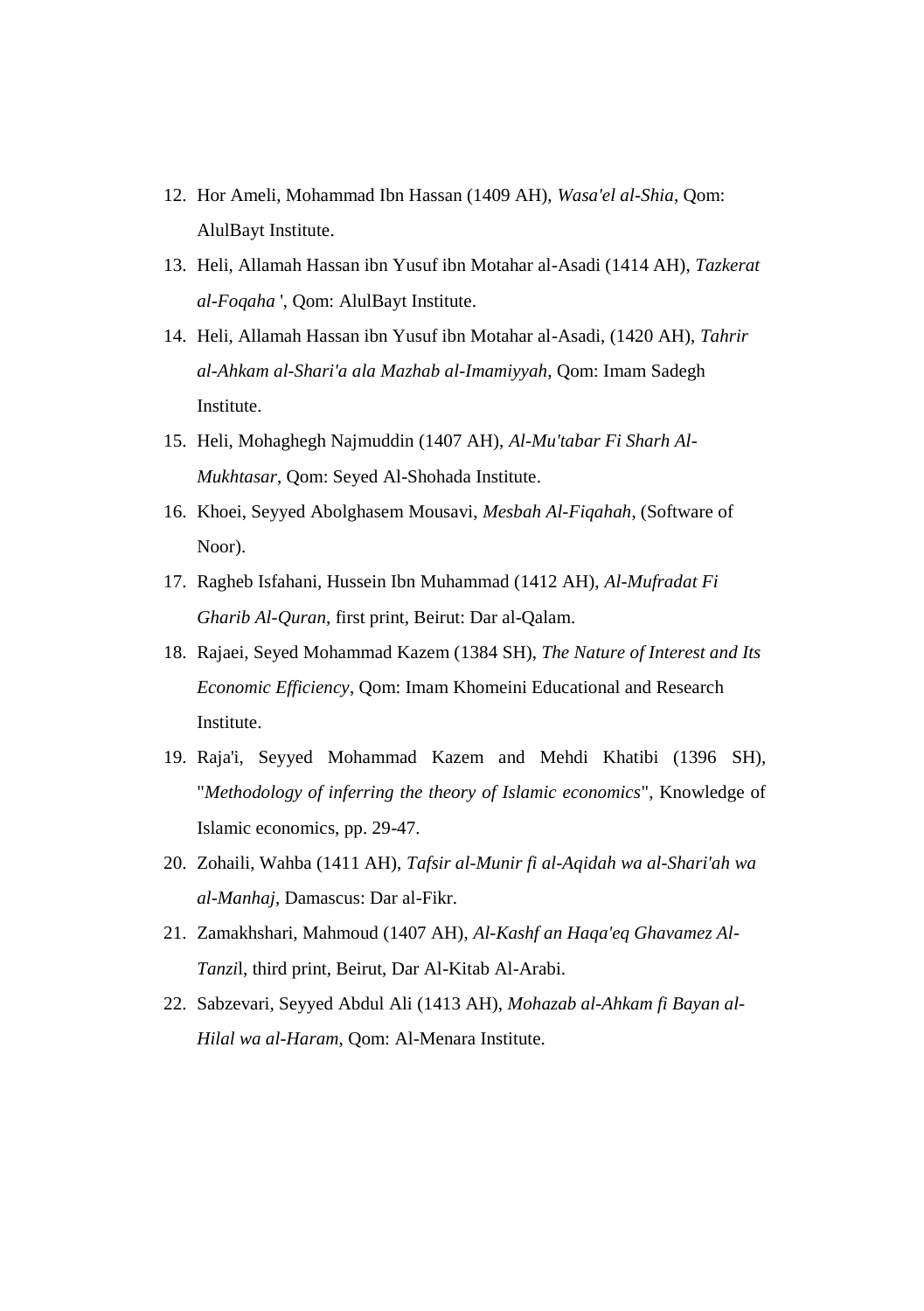- 23. Sabzevari, Ali Mumen Qomi (1421 AH), *Jame 'al-Khalaf wa al-Wefaq bayn al-Imamiyah va bayn A'emat Al-Hijaz and Al-Iraqiyah*, Qom: Zamineh Sazan Zohour Imam Asr.
- 24. Sayyid Qutb (1425 AH), *Fi Zalal Al-Quran*, 35th print, Beirut: Dar Al-Shorouq.
- 25. Shahid Sadr, Sayyid Muhammad Baqir (1401 AH), *Al-Banak Al-Arbawi*, Lebanon: Dar Al-Ta'rof le al-matbuat.
- 26. Tabatabai Haeri, Sayyid Ali ibn Muhammad (1418 AH), *Riyadh al-Masa'il fi al-Tahqiq al-Ahkam be al-Dala'il*, Qom: Alulbayt Institute.
- 27. Tabarsi, Fazl Ibn Hassan (1372 SH), *Majma 'al-Bayan fi Tafsir al-Quran*, Tehran: Naser Khosrow.
- 28. Tabarsi, Fazl Ibn Hassan (1377 SH), *Tafsir Javame' al-Jame'*, Tehran: Tehran University Publications and Qom Seminary Management.
- 29. Tusi, Abu Ja'far Muhammad ibn al-Hasan (1387 AH), *Al-Mabsoot fi Fiqh al-Imamiyyah*, third print, Tehran: Al-Maktabah al-Mortazaviah le Ihya Athar al-jafariah.
- 30. Tusi, Abu Ja'far Muhammad ibn al-Hasan (1390 AH), A*l-Astabsar Fima Akhtalaf min Al-Akhbar*, Tehran: Dar al-Kotob al-Islamiyah.
- 31. Tusi, Abu Ja'far Muhammad ibn al-Hasan (1407 AH), *Al-Khalaf*, Qom: Islamic Publications Office.
- 32. Tusi, Abu Ja'far Muhammad ibn al-Hasan, *Al-Tebyan Fi Tafsir Al-Quran*, Introduction: Sheikh Aghabozorg Tehrani, Research: Ahmad Qasir Amel, Beirut: Dar Al-ihya Al-Torath Al-Arabi.
- 33. Ameli, Ali ibn Husayn Karki (1414 AH), *Jame 'al-Maqassid fi Sharh al-Qawa'ed*, Qom: Alulbayt Institute.
- 34. Fayoumi, Ahmad Ibn Muhammad Muqari, *Al-Misbah Al-Munir Fi Gharib Al-Sharh Al-Kabir,* Qom: Dar Al-Radhi Publications.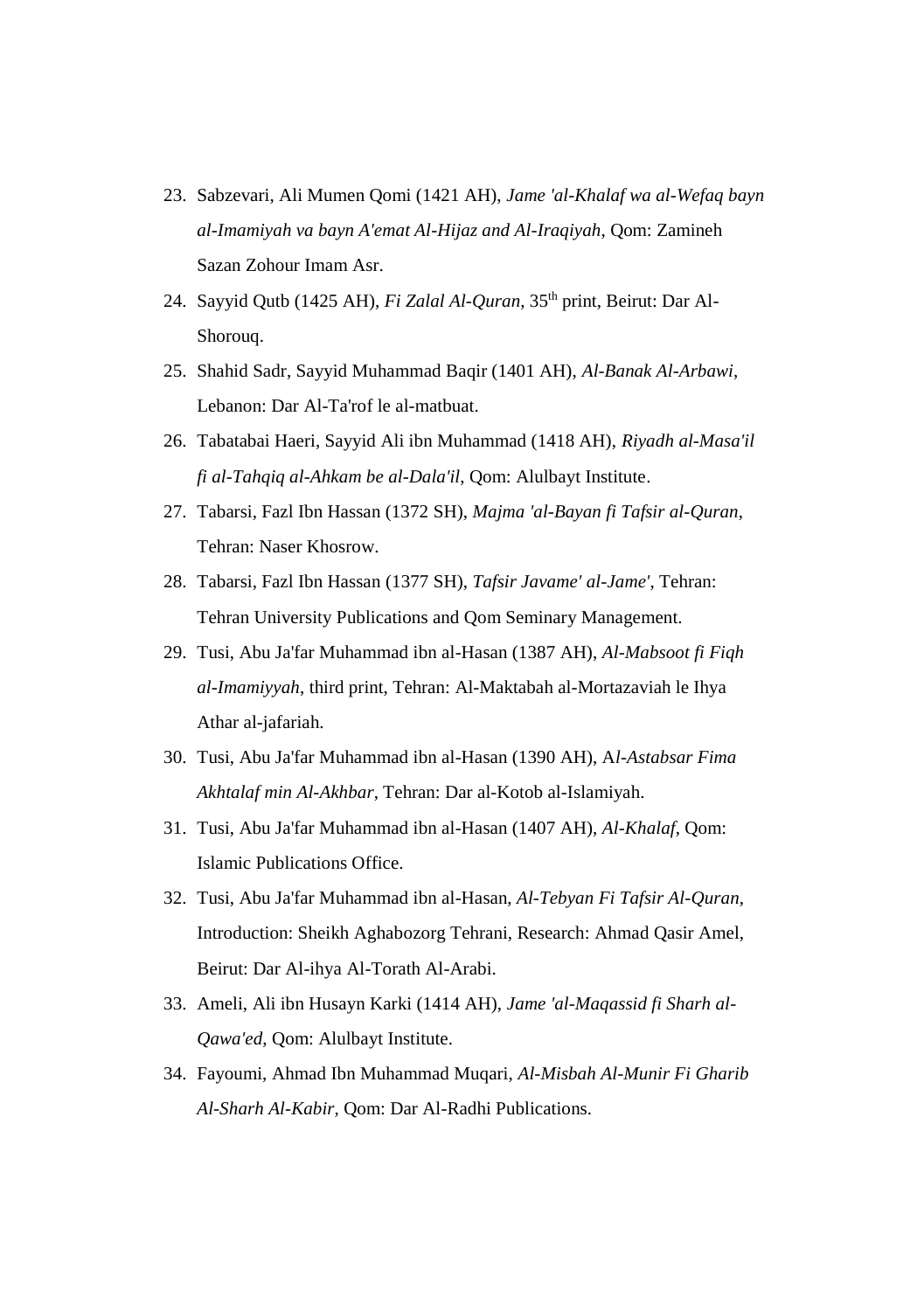- 35. Qurtubi, Mohammad Ibn Ahmad (1364 SH), *Al-ahkam al-Qur'an*, Tehran: Nasser Khosrow.
- 36. Kelini, Mohammad Ibn Ya'qub (1407 AH), *Al-Kafi*, Tehran: Dar al-Kotob al-Islamiyah.
- 37. Mamqani, Mullah Abdullah Ibn Muhammad Hassan (1350 AH), *Nahayat al-Maqal fi Takmelat Qayat al-Ama*l, vol. 1, first print, Qom: Majma' al-Zakha'er al-Islamiyah.
- 38. Makarem Shirazi et al. (1371 SH), *Tasir Nemouneh*, Tehran: Dar al-Kotob al-Islamiyah.
- 39. Meysamy, Hossein et al. (1396 SH), "Effects of Legal Personality Acceptance in the Analysis of the Existence of Usury in the Financial Relations of the People, Government and Commercial Banks and the Central Bank", *Bi-Quarterly Journal of Islamic Economics Studies*, pp. 149- 178.
- 40. Najafi, Mohammad Hassan (1404 AH), *Jawahir al-Kalam fi Sharh Sharia al-Islam*, Beirut: Dar Ihya Al-Torath Al-Arabi.
- 41. Naraghi, Molla Ahmad (1417 AH), *Awaid al-Ayyam fi Bayan Qawaed al-Ahkam wa Mohemat Masa'el al-Hilal wa al-Haram*, Qom: Islamic Propagation Office of Qom Seminary Publications.
- 42. Naraghi, Molla Muhammad ibn Ahmad (1422 AH), *Mashreq al-Ahkam*, Qom: Naraqiyin Congress of Mullah Mahdi and Mullah Ahmad.
- 43. Waseti, Seyyed Mohammad Morteza Hosseini (1414 AH), *Taj Al-Arous min Jawahir Al-Qamus*, Beirut: Dar Al-Fikr le al-Taba'at va al-Nashr va al-Tawzi'.
- 44. Vahid Behbahani, Mohammad Baqir (1419 AH), *Al-Rasa'eil al-Fiqhiyyah*, Qom: Islamic Publications Office. Al-Farahidi, Khalil (1401 AH), Kitab al-Ain, Qom: Hijrat Publications.